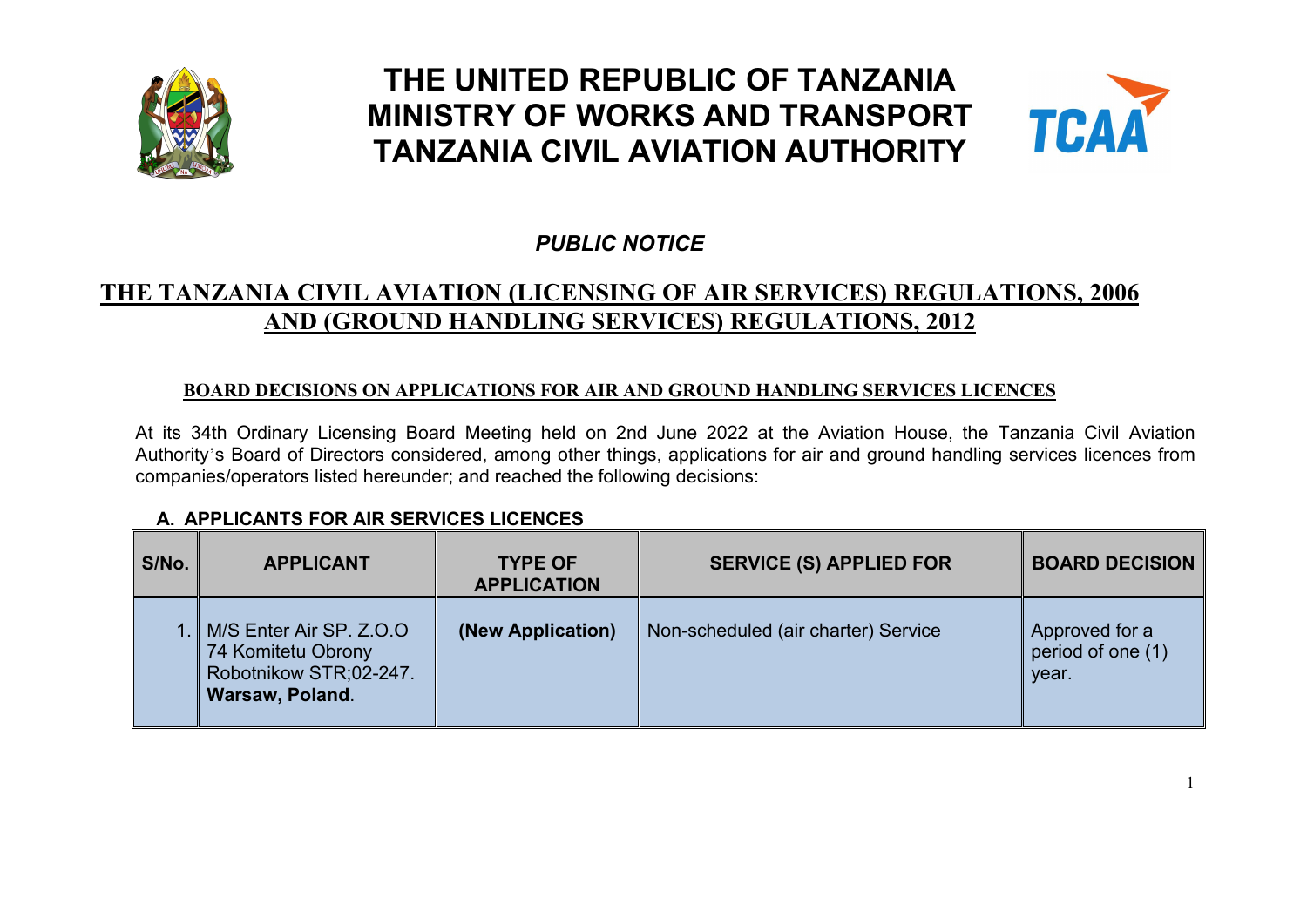| S/No.          | <b>APPLICANT</b>                                                                                  | <b>TYPE OF</b><br><b>APPLICATION</b> | <b>SERVICE (S) APPLIED FOR</b>                                                                                                                                                                                          | <b>BOARD DECISION</b>                        |
|----------------|---------------------------------------------------------------------------------------------------|--------------------------------------|-------------------------------------------------------------------------------------------------------------------------------------------------------------------------------------------------------------------------|----------------------------------------------|
| 2.             | <b>M/S Royal Air Services</b><br>Limited,<br>P.O. Box 860,<br>Zanzibar, Tanzania.                 | (New Application)                    | Non-scheduled (air charter) Service                                                                                                                                                                                     | Approved for a<br>period of one (1)<br>year. |
|                | 3. M/S Air Tango Limited<br>P.O Box 14543,<br>Dar es Salaam, Tanzania                             | (New Application)                    | $\triangleleft$ Scenic Air<br>Aerial work<br>$\bullet$                                                                                                                                                                  | Approved for a<br>period of one (1)<br>year. |
| 4.1            | <b>M/S Tropic Helicopters</b><br>Limited,<br>P.O. Box 7323,<br>Upanga,<br>Dar es Salaam, Tanzania | (New Application)                    | Non-scheduled (air charter) Services<br>$\bullet$<br>for passenger and cargo<br>Aerial work,<br>$\bullet$<br>Medivac,<br>Aerial firefighting,<br>Aerial survey,<br>Film and photography,<br>Mining and hunting support. | Approved for a<br>period of one (1)<br>year. |
| 5 <sub>1</sub> | M/S VIII Aviation Limited,<br>P.O Box 11592,<br>Dar es Salaam, Tanzania                           | (New Application)                    | Non-scheduled air charter Service;<br>$\bullet$<br>Aerial work Service;<br><b>Medical Evacuation.</b>                                                                                                                   | Approved for a<br>period of one (1)<br>year. |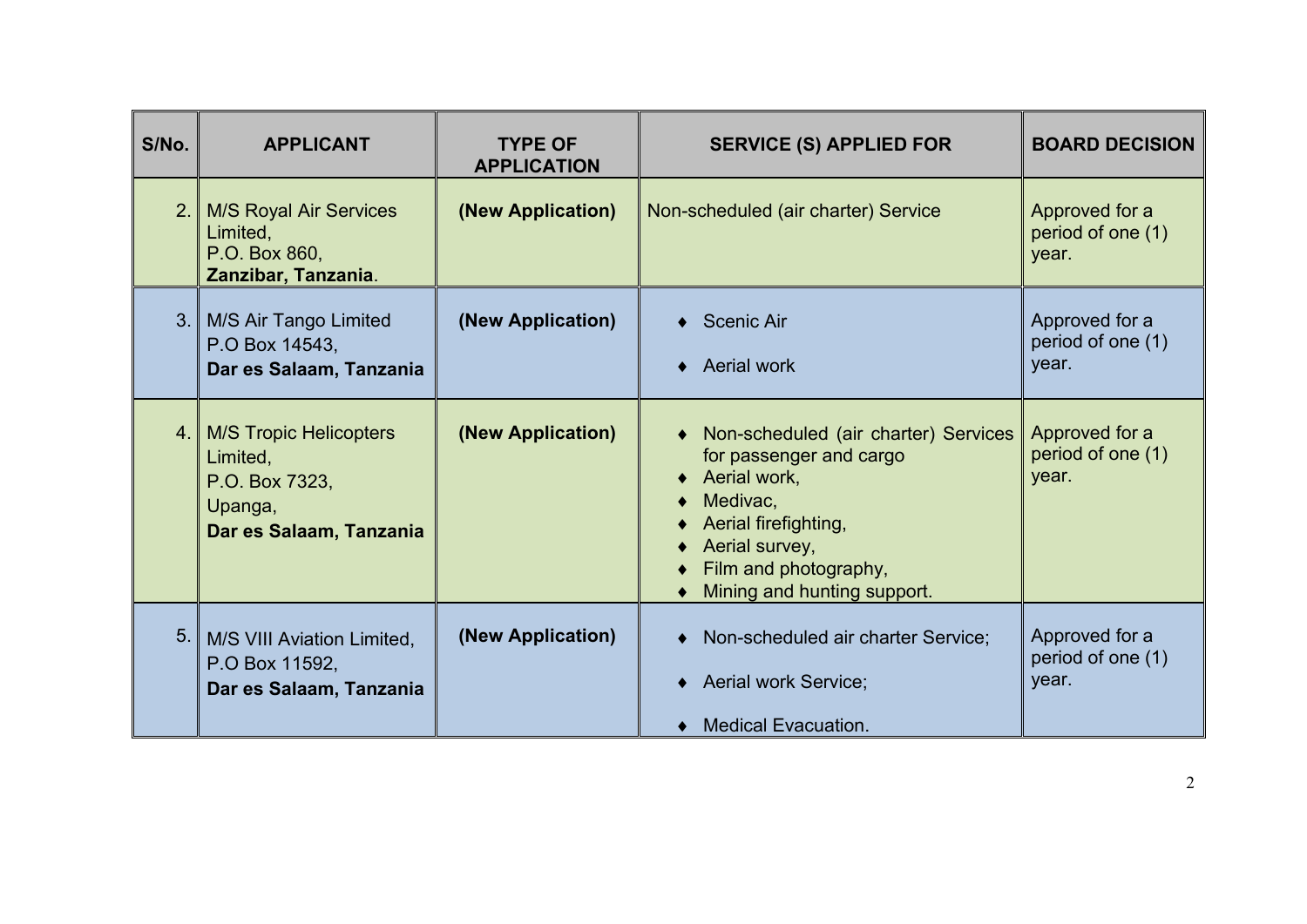| S/No. | <b>APPLICANT</b>                                                                               | <b>TYPE OF</b><br><b>APPLICATION</b> | <b>SERVICE (S) APPLIED FOR</b>                                                                                                                                                                    | <b>BOARD DECISION</b>                                                                                                                                                                       |
|-------|------------------------------------------------------------------------------------------------|--------------------------------------|---------------------------------------------------------------------------------------------------------------------------------------------------------------------------------------------------|---------------------------------------------------------------------------------------------------------------------------------------------------------------------------------------------|
| 6.    | M/S Lunavia International<br>Limited,<br>P.O Box 40471,<br>Dar es Salaam, Tanzania             | (New Application)                    | Non-scheduled air Service;<br><b>Flying school Service;</b><br>$\blacklozenge$<br>◆ Aerial work Service.                                                                                          | Approved for a<br>period of one (1)<br>year, with<br>conditions.                                                                                                                            |
| 7.1   | M/S Neos S.p.A,<br>Via Della Chiesa 68-<br>21019<br>Somma Lombardo (VA)-<br>Italy.             | (Licence Renewal)                    | Non-scheduled (air charter) International<br>Inclusive Tour Charter Services on the<br>following routes:<br>◆ Italy-Zanzibar-Italy<br>Mombasa-Zanzibar-Mombasa<br>Madagascar-Zanzibar-Madagascar. | Approved for a<br>period of one (1)<br>year, except the<br>routes outside Italy,<br>which will be<br>considered for<br>approval under the<br>short term licence<br>framework on<br>request. |
| 8.    | M/S Seven Four Eight Air<br>Services (K) Limited,<br>P. O. Box 53012-00200,<br>Nairobi, Kenya. | (Licence Renewal)                    | Non-scheduled air (charter) service                                                                                                                                                               | Approved for a<br>period of one (1)<br>year.                                                                                                                                                |
|       | 9. M/S Fly Zanzibar Limited<br>P.O. Box 3839,                                                  | (Licence Renewal)                    | Non-scheduled (air charter) Service;<br>Aerial work Service (scenic flight and<br>$\blacklozenge$<br>sky diving);                                                                                 | Approved for a<br>period of two (2)<br>years                                                                                                                                                |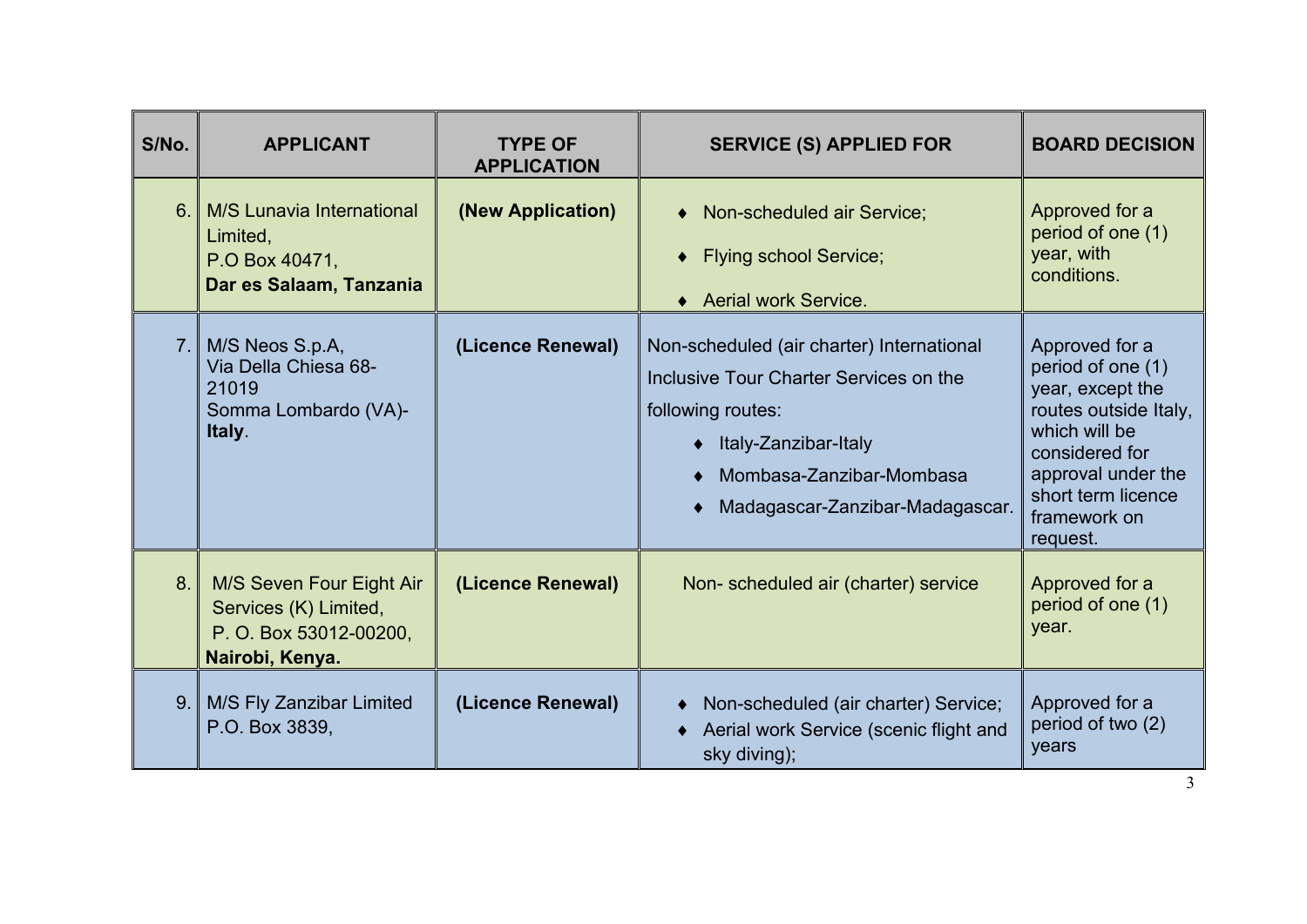| S/No. | <b>APPLICANT</b><br>Zanzibar, Tanzania.                                                               | <b>TYPE OF</b><br><b>APPLICATION</b> | <b>SERVICE (S) APPLIED FOR</b><br>Flying instructions service.<br>٠                           | <b>BOARD DECISION</b>                                                                          |
|-------|-------------------------------------------------------------------------------------------------------|--------------------------------------|-----------------------------------------------------------------------------------------------|------------------------------------------------------------------------------------------------|
| 10.   | M/S Grumeti Air Limited,<br>P.O. Box 0,<br>Mawalla Park, TANAPA<br>Olasiti Road,<br>Arusha, Tanzania. | (Licence Renewal)                    | <b>Scheduled air Service,</b><br>$\blacklozenge$<br>Non-scheduled (air charter) Service.<br>٠ | Approved for a<br>period of two (2)<br>years.                                                  |
| 11.   | M/S Yellow Wings Air<br>Services Limited,<br>P.O. Box 171400506,<br>Nairobi, Kenya.                   | (Licence Renewal)                    | Non-scheduled (air charter) Service;<br>Aerial work Service.                                  | Approved for a<br>period of one (1)<br>year.                                                   |
| 12.   | <b>M/S Farmland Aviation</b><br>Limited,<br>P.O. Box 2226201000,<br>Nakuru, Kenya.                    | (Licence Renewal)                    | Non-scheduled (air charter) Service.                                                          | Approved for a<br>period of one (1)<br>year.                                                   |
| 13.   | <b>M/S Precision Air Services</b><br>PLC,<br>P.O. Box 70770,<br>Dar es Salaam, Tanzania               | (Licence Renewal)                    | Scheduled air Service on the<br>following routes,<br>DAR-DOD-ARK-DAR<br>DAR-DOD-ARK-DOD-DAR   | Approved for a<br>period of two (2)<br>years, except<br>international routes,<br>which will be |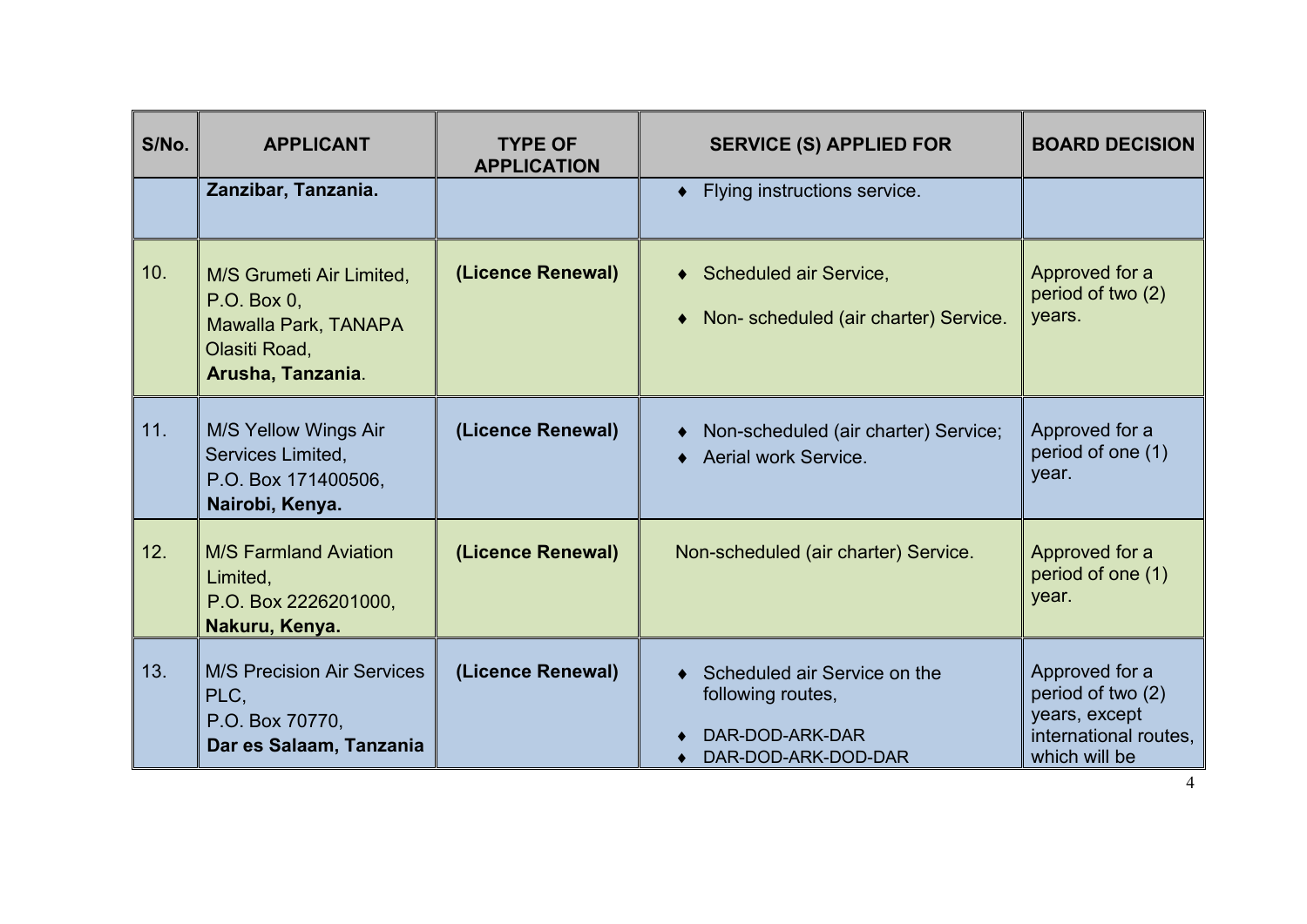| S/No. | <b>APPLICANT</b> | <b>TYPE OF</b><br><b>APPLICATION</b> | <b>SERVICE (S) APPLIED FOR</b>                                                                                                                                                                                                                                                                                                                                                                                                                                                                                                                      | <b>BOARD DECISION</b>                                                                                                                    |
|-------|------------------|--------------------------------------|-----------------------------------------------------------------------------------------------------------------------------------------------------------------------------------------------------------------------------------------------------------------------------------------------------------------------------------------------------------------------------------------------------------------------------------------------------------------------------------------------------------------------------------------------------|------------------------------------------------------------------------------------------------------------------------------------------|
|       |                  |                                      | DAR-MWZ-ARK-DAR<br>$\bullet$<br>DAR-MWZ-ARK-MWZ-DAR<br>DAR-SEU-ARK-DAR<br>DAR-SEU-ARK-SEU-DAR<br>DAR-ZNZ-ARK-DAR<br>DAR-ZNZ-ARK-ZNZ-DAR<br>DAR-DOD-BKZ-DOD-DAR<br>DAR-GIT-BKZ-GIT-DAR<br>DAR-IRI-BKZ-IRI-DAR<br>DAR-JRO-BKZ-JRO-DAR<br>DAR-KBH-BKZ-KBH-DAR<br>DAR-MWZ-BKZ-DAR<br>DAR-MWZ-BKZ-MWZ-DAR<br>DAR-SGX-BKZ-SGX-DAR<br>DAR-SHY-BKZ-SHY-DAR<br>DAR-ARK-DAR<br>DAR-BKZ-DAR<br>DAR-DOD-DAR<br>DAR-DZA-DAR<br>DAR-EBB-DAR<br>DAR-GIT-DAR<br>DAR-HAH-DAR<br>DAR-IRI-DAR<br>DAR-JRO-DAR<br>DAR-KBH-DAR<br>DAR-KGL-DAR<br>DAR-LDI-DAR<br>$\bullet$ | considered for<br>approval under<br><b>Bilateral Air</b><br><b>Services</b><br>Agreements with<br>respective<br>countries on<br>request. |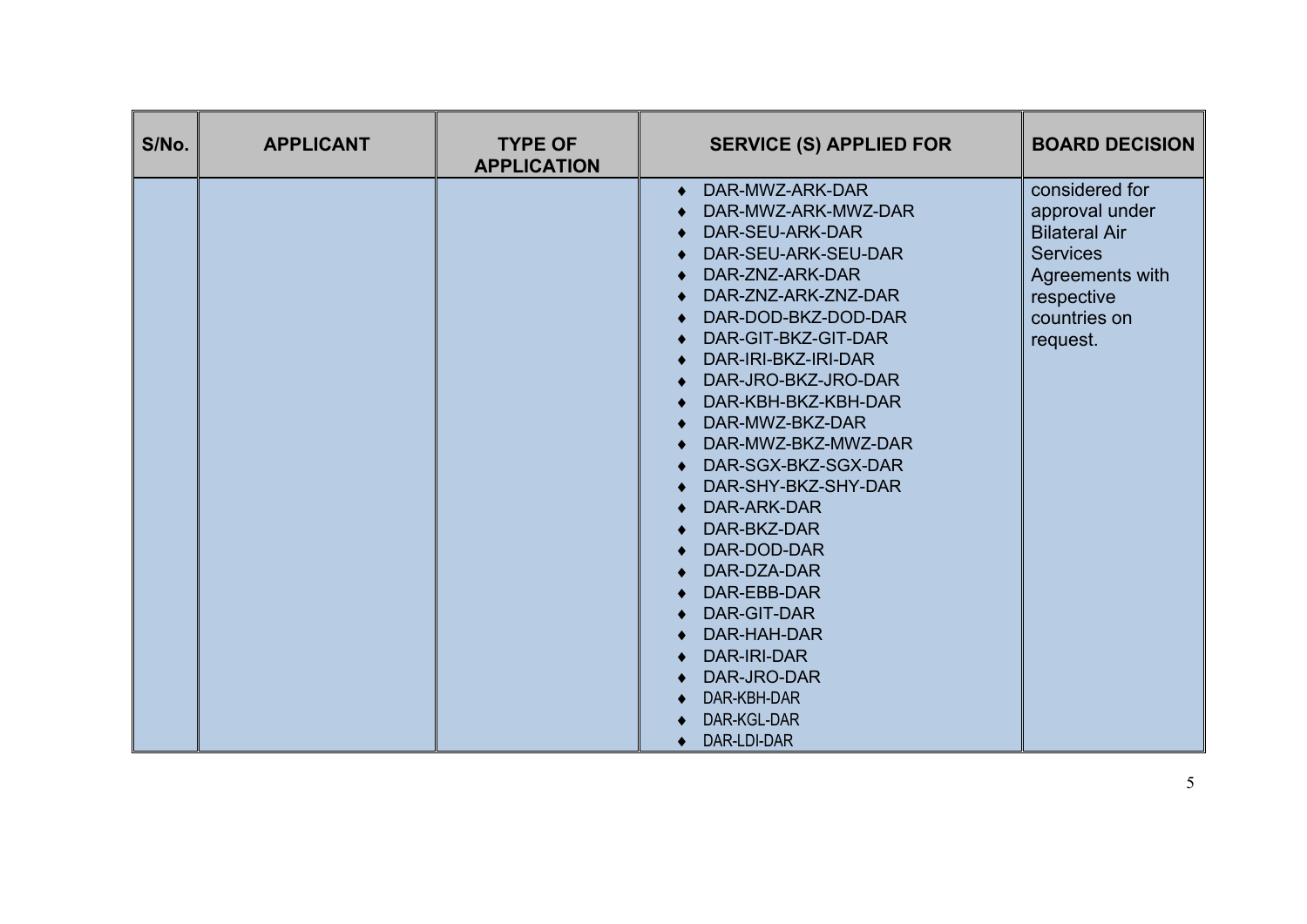| S/No. | <b>APPLICANT</b> | <b>TYPE OF</b><br><b>APPLICATION</b> | <b>SERVICE (S) APPLIED FOR</b>                                                                                                                                                                                                                                                                                                                                                                                                                                                                                                                                             | <b>BOARD DECISION</b> |
|-------|------------------|--------------------------------------|----------------------------------------------------------------------------------------------------------------------------------------------------------------------------------------------------------------------------------------------------------------------------------------------------------------------------------------------------------------------------------------------------------------------------------------------------------------------------------------------------------------------------------------------------------------------------|-----------------------|
|       |                  |                                      | DAR-MBA-DAR<br>$\bullet$<br>DAR-MBI-DAR<br>DAR-MFA-DAR<br>DAR-MUZ-DAR<br>DAR-MWZ-DAR<br>DAR-MYW-DAR<br>$\bullet$<br>DAR-NBO-DAR<br>DAR-NPY-DAR<br>DAR-PMA-DAR<br>DAR-POL-DAR<br>$\bullet$<br>DAR-SEU-DAR<br>DAR-SGX-DAR<br>DAR-SHY-DAR<br>DAR-TBO-DAR<br>$\bullet$<br>DAR-TGT-DAR<br>DAR-TKQ-DAR<br>DAR-ZNZ-DAR<br>$\bullet$<br>DAR-ARK-DOD-ARK-DAR<br>DAR-ARK-DOD-DAR<br>DAR-BKZ-DOD-DAR<br>DAR-GIT-DOD-DAR<br>DAR-IRI-DOD-DAR<br>DAR-IRI-DOD-IRI-DAR<br>DAR-JRO-DOD-DAR<br>DAR-JRO-DOD-JRO-DAR<br>DAR-KBH-DOD-DAR<br>DAR-MBI-DOD-DAR<br>DAR-MBI-DOD-MBI-DAR<br>$\bullet$ |                       |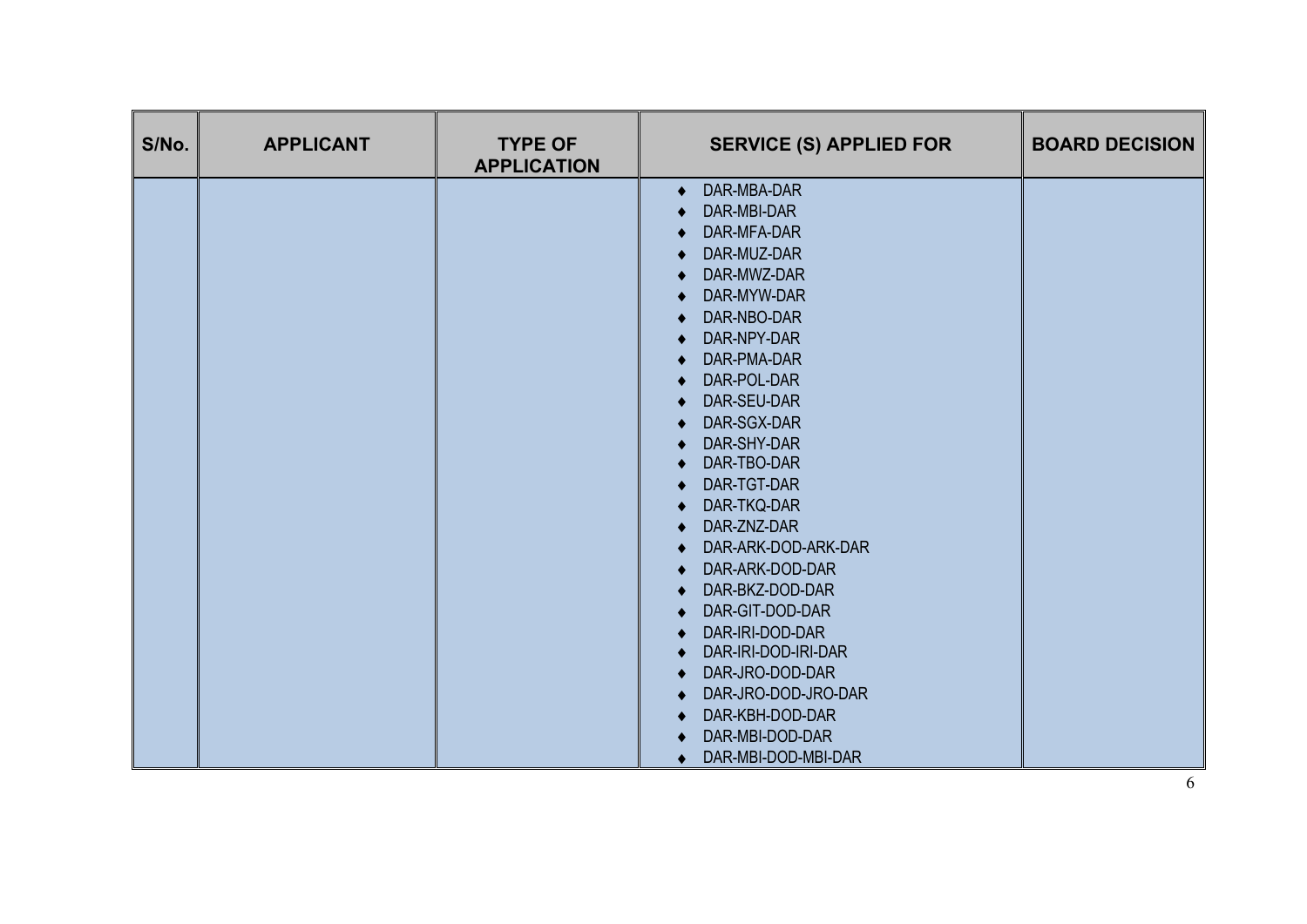| S/No. | <b>APPLICANT</b> | <b>TYPE OF</b><br><b>APPLICATION</b> | <b>SERVICE (S) APPLIED FOR</b>     | <b>BOARD DECISION</b> |
|-------|------------------|--------------------------------------|------------------------------------|-----------------------|
|       |                  |                                      | DAR-MWZ-DOD-DAR                    |                       |
|       |                  |                                      | DAR-MWZ-DOD-MWZ-DAR                |                       |
|       |                  |                                      | DAR-SEU-DOD-DAR                    |                       |
|       |                  |                                      | DAR-SEU-DOD-SEU-DAR                |                       |
|       |                  |                                      | DAR-SGX-DOD-DAR                    |                       |
|       |                  |                                      | DAR-SHY-DOD-DAR                    |                       |
|       |                  |                                      | DAR-TGT-DOD-DAR                    |                       |
|       |                  |                                      | DAR-ZNZ-DOD-DAR                    |                       |
|       |                  |                                      | DAR-ZNZ-DOD-ZNZ-DAR                |                       |
|       |                  |                                      | DAR-HAH-DZA-DAR                    |                       |
|       |                  |                                      | DAR-HAH-DZA-HAH-DAR                |                       |
|       |                  |                                      | DAR-ZNZ-DZA-DAR                    |                       |
|       |                  |                                      | DAR-ZNZ-DZA-ZNZ-DAR                |                       |
|       |                  |                                      | DAR-JRO-EBB-DAR                    |                       |
|       |                  |                                      | DAR-JRO-EBB-JRO-DAR                |                       |
|       |                  |                                      | DAR-KGL-EBB-DAR<br>DAR-MWZ-EBB-DAR |                       |
|       |                  |                                      | DAR-MWZ-EBB-MWZ-DAR                |                       |
|       |                  |                                      | DAR-NBO-EBB-DAR                    |                       |
|       |                  |                                      | DAR-NBO-EBB-NBO-DAR                |                       |
|       |                  |                                      | DAR-ZNZ-EBB-ZNZ-DAR                |                       |
|       |                  |                                      | DAR-DZA-HAH-DAR                    |                       |
|       |                  |                                      |                                    |                       |
|       |                  |                                      | DAR-ZNZ-HAH-DAR                    |                       |
|       |                  |                                      | DAR-ZNZ-HAH-ZNZ-DAR                |                       |
|       |                  |                                      | DAR-DOD-IRI-DAR                    |                       |
|       |                  |                                      | DAR-DOD-IRI-DOD-DAR                |                       |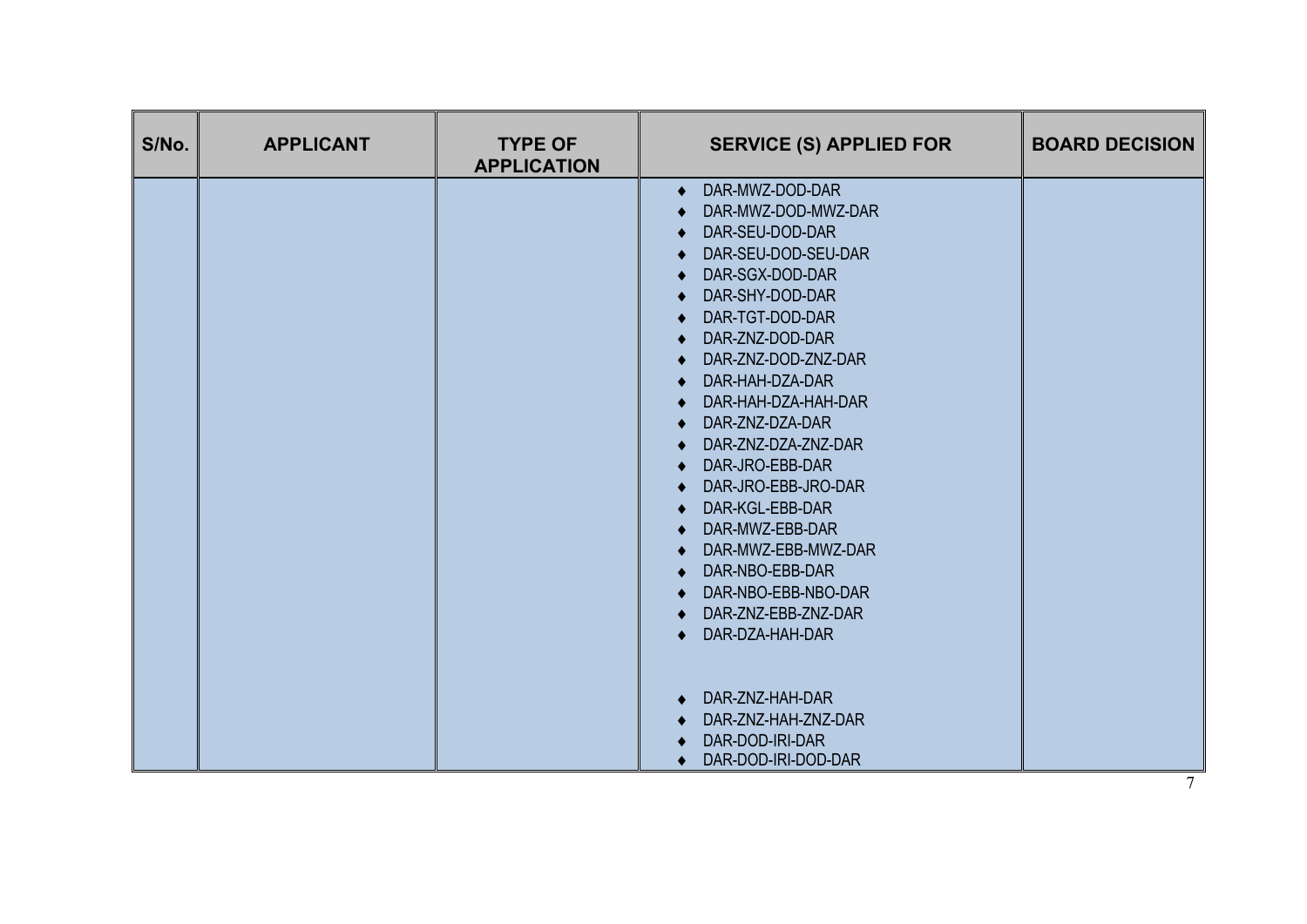| S/No. | <b>TYPE OF</b><br><b>APPLICANT</b><br><b>APPLICATION</b> | <b>SERVICE (S) APPLIED FOR</b>                                                                                                                                                                                                                                                                                                                                                                                                                                                                                                                                                                                                      | <b>BOARD DECISION</b> |
|-------|----------------------------------------------------------|-------------------------------------------------------------------------------------------------------------------------------------------------------------------------------------------------------------------------------------------------------------------------------------------------------------------------------------------------------------------------------------------------------------------------------------------------------------------------------------------------------------------------------------------------------------------------------------------------------------------------------------|-----------------------|
|       |                                                          | DAR-MWZ-IRI-DAR<br>$\bullet$<br>DAR-NPY-IRI-DAR<br>DAR-SGX-IRI-DAR<br>DAR-SGX-IRI-SGX-DAR<br>DAR-TBO-IRI-DAR<br>DAR-BKZ-JRO-DAR<br>DAR-DOD-JRO-DAR<br>DAR-DOD-JRO-DOD-DAR<br>DAR-DOD-JRO-SEU-JRO-ZNZ<br>DAR-EBB-JRO-DAR<br>DAR-EBB-JRO-EBB-DAR<br>DAR-GIT-JRO-DAR<br>DAR-GIT-JRO-GIT-DAR<br>DAR-IRI-JRO-DAR<br>DAR-IRI-JRO-IRI-DAR<br>DAR-KBH-JRO-DAR<br>DAR-KBH-JRO-KBH-DAR<br>DAR-MWZ-JRO-DAR<br>DAR-MWZ-JRO-MWZ-DAR<br>DAR-NBO-JRO-DAR<br>DAR-NBO-JRO-NBO -DAR<br>DAR-SEU-JRO-DAR<br>DAR-SEU-JRO-SEU-DAR<br>DAR-SEU-JRO-ZNZ-DAR<br>DAR-SGX-JRO-DAR<br>DAR-SGX-JRO-SGX-DAR<br>DAR-SHY-JRO-SHY-DAR<br>DAR-TBO-JRO-DAR<br>$\bullet$ |                       |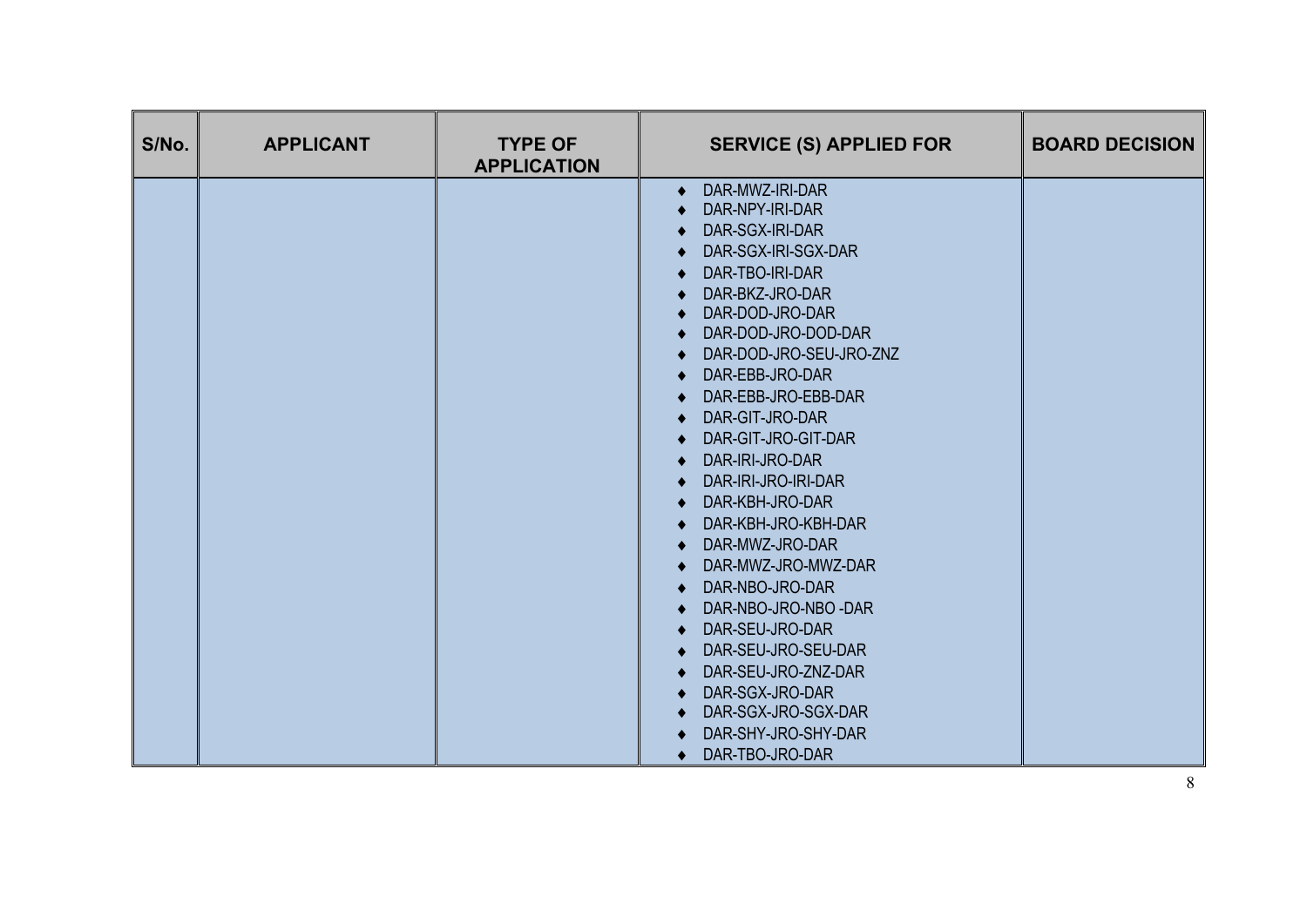| S/No. | <b>APPLICANT</b> | <b>TYPE OF</b><br><b>APPLICATION</b> | <b>SERVICE (S) APPLIED FOR</b>                                                                                                                                                                                                                                                                                                                                                                                                                                                                                                                                                                                                                                      | <b>BOARD DECISION</b> |
|-------|------------------|--------------------------------------|---------------------------------------------------------------------------------------------------------------------------------------------------------------------------------------------------------------------------------------------------------------------------------------------------------------------------------------------------------------------------------------------------------------------------------------------------------------------------------------------------------------------------------------------------------------------------------------------------------------------------------------------------------------------|-----------------------|
|       |                  |                                      | DAR-ZNZ-JRO-DAR<br>$\bullet$<br>DAR-ZNZ-JRO-EBB-DAR<br>DAR-ZNZ-JRO-EBB-JRO-DAR<br>DAR-ZNZ-JRO-MWZ-DAR<br>DAR-ZNZ-JRO-SEU-JRO-ZNZ<br>DAR-ZNZ-JRO-ZNZ-DAR<br>DAR-DOD-KBH-DOD-DAR<br>DAR-JRO-KBH-DAR<br>$\bullet$<br>DAR-JRO-KBH-JRO-DAR<br>DAR-MWZ-KBH-MWZ-DAR<br>DAR-TBO-KBH-DAR<br>DAR-TBO-KBH-TBO-DAR<br>DAR-EBB-KGL-DAR<br>DAR-EBB-KGL-EBB-DAR<br>DAR-ZNZ-MBA-ZNZ-DAR<br>DAR-DOD-MBI-DAR<br>DAR-DOD-MBI-DOD-DAR<br>DAR-MWZ-MBI-DAR<br>DAR-NPY-MBI-DAR<br>DAR-ZNZ-MFA-DAR<br>DAR-MWZ-MUZ-DAR<br>DAR-MWZ-MUZ-MWZ-DAR<br>DAR-ARK-MWZ-ARK-DAR<br>DAR-ARK-MWZ-DAR<br>DAR-ARK-MWZ-DOD-DAR<br>DAR-ARK-MWZ-IRI-DAR<br>DAR-BKZ-MWZ-BKZ-DAR<br>DAR-BKZ-MWZ-DAR<br>$\bullet$ |                       |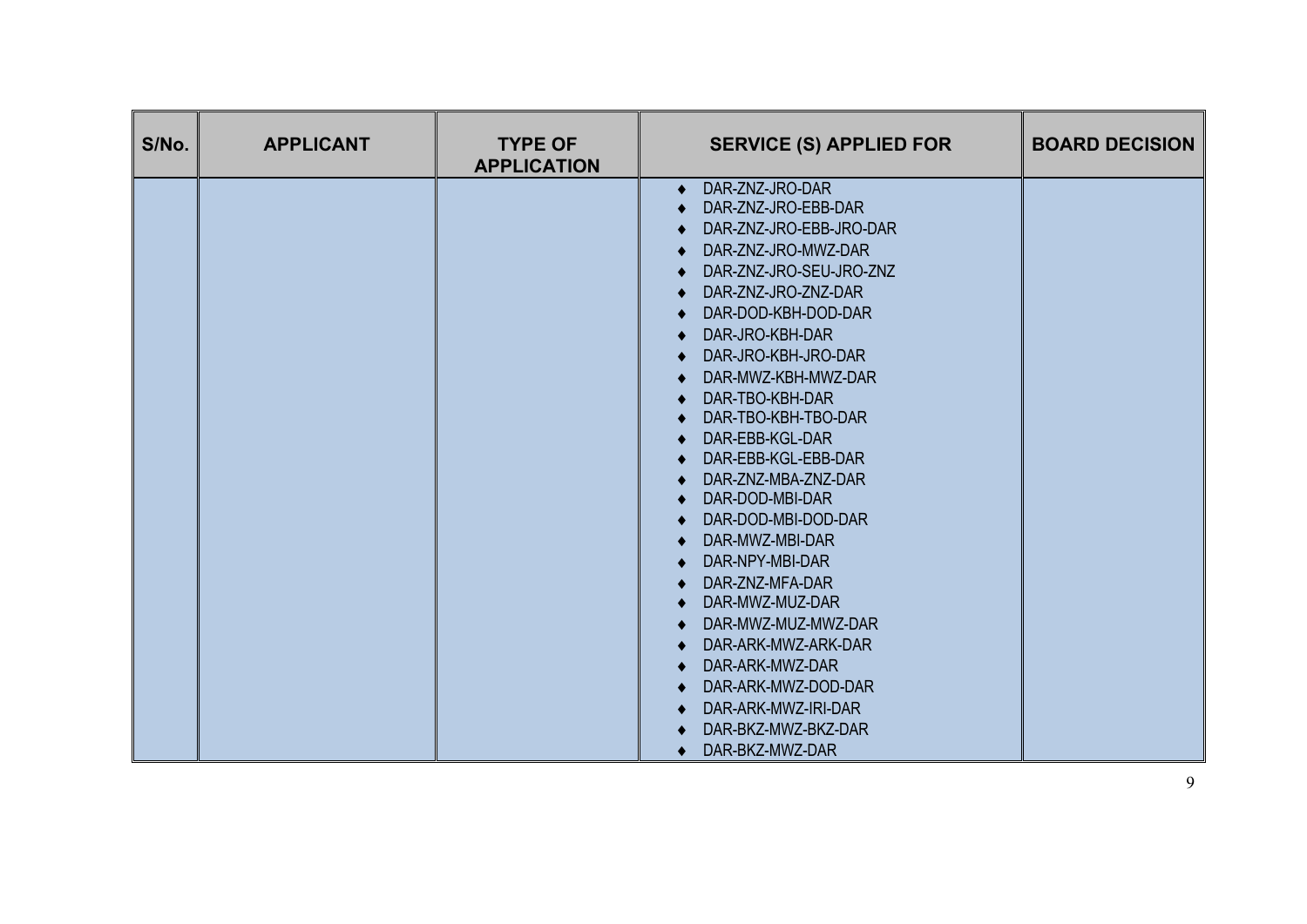| S/No. | <b>APPLICANT</b> | <b>TYPE OF</b><br><b>APPLICATION</b> | <b>SERVICE (S) APPLIED FOR</b>                                                                                                                                                                                                                                                                                                                                                                                                                                                                                                                                                                                         | <b>BOARD DECISION</b> |
|-------|------------------|--------------------------------------|------------------------------------------------------------------------------------------------------------------------------------------------------------------------------------------------------------------------------------------------------------------------------------------------------------------------------------------------------------------------------------------------------------------------------------------------------------------------------------------------------------------------------------------------------------------------------------------------------------------------|-----------------------|
|       |                  |                                      | DAR-BKZ-MWZ-JRO-DAR<br>$\bullet$<br>DAR-DOD-MWZ-DAR<br>DAR-DOD-MWZ-DOD-DAR<br>DAR-EBB-MWZ-DAR<br>DAR-EBB-MWZ-EBB-DAR<br>DAR-GIT-MWZ-DAR<br>DAR-GIT-MWZ-GIT-DAR<br>DAR-IRI-MWZ-DAR<br>DAR-IRI-MWZ-IRI-DAR<br>DAR-JRO-MWZ-DAR<br>DAR-JRO-MWZ-JRO-DAR<br>DAR-KBH-MWZ-DAR<br>DAR-KBH-MWZ-KBH-DAR<br>DAR-MBI-MWZ-DAR<br>DAR-MUZ-MWZ-DAR<br>DAR-NBO-MWZ-DAR<br>DAR-NBO-MWZ-NBO -DAR<br>DAR-SEU-MWZ-DAR<br>DAR-SEU-MWZ-SEU-DAR<br>DAR-SGX-MWZ-DAR<br>DAR-SGX-MWZ-SGX-DAR<br>DAR-SHY-MWZ-DAR<br>DAR-SHY-MWZ-SHY-DAR<br>DAR-TBO-MWZ-DAR<br>DAR-TBO-MWZ-DOD-DAR<br>DAR-TBO-MWZ-TBO-DAR<br>DAR-ZNZ-MWZ-ZNZ-DAR<br>DAR-IRI-MYW-DAR |                       |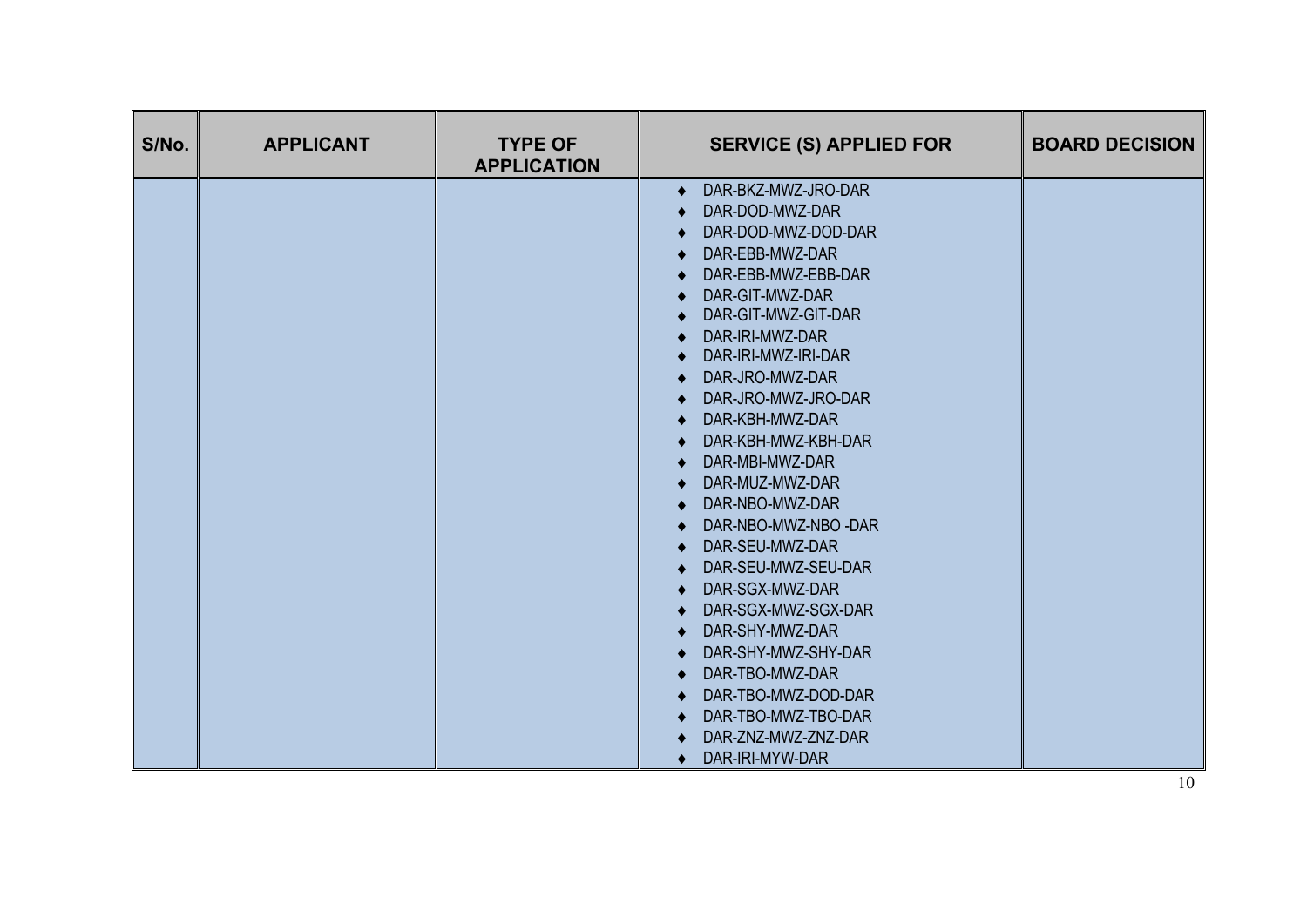| S/No. | <b>TYPE OF</b><br><b>APPLICANT</b><br><b>APPLICATION</b> | <b>SERVICE (S) APPLIED FOR</b>                                                                                                                                                                                                                                                                                                                                                                                                                                                                                                                                                                                                                                                      | <b>BOARD DECISION</b> |
|-------|----------------------------------------------------------|-------------------------------------------------------------------------------------------------------------------------------------------------------------------------------------------------------------------------------------------------------------------------------------------------------------------------------------------------------------------------------------------------------------------------------------------------------------------------------------------------------------------------------------------------------------------------------------------------------------------------------------------------------------------------------------|-----------------------|
|       |                                                          | DAR-SGX-MYW-DAR<br>$\bullet$<br>DAR-SGX-MYW-SGX-DAR<br>DAR-EBB-NBO-DAR<br>DAR-EBB-NBO-EBB-DAR<br>DAR-JRO-NBO-DAR<br>DAR-JRO-NBO-JRO-DAR<br>DAR-MWZ-NBO-DAR<br>DAR-MWZ-NBO-MWZ-DAR<br>DAR-ZNZ-NBO-DAR<br>$\bullet$<br>AR-ZNZ-NBO-MBA-ZNZ-DAR<br>DAR-ZNZ-NBO-ZNZ-DAR<br>DAR-DOD-NPY-DOD-DAR<br>DAR-IRI-NPY-DAR<br>DAR-IRI-NPY-IRI-DAR<br>DAR-MBI-NPY-DAR<br>$\bullet$<br>DAR-MBI-NPY-MBI-DAR<br>DAR-ZNZ-PMA-ZNZ-DAR<br>DAR-ZNZ-PMA-DAR<br>DAR-MYW-POL-MYW-DAR<br>DAR-ZNZ-POL-ZNZ-DAR<br>DAR-ARK-SEU-ARK-DAR<br>DAR-ARK-SEU-DAR<br>DAR-ARK-SEU-JRO-ZNZ-DAR<br>DAR-ARK-SEU-ZNZ-DAR<br>DAR-DOD-SEU-DAR<br>DAR-JRO-SEU-JRO-DAR<br>DAR-JRO-SEU-JRO-ZNZ-DAR<br>DAR-MWZ-SEU-DAR<br>$\bullet$ |                       |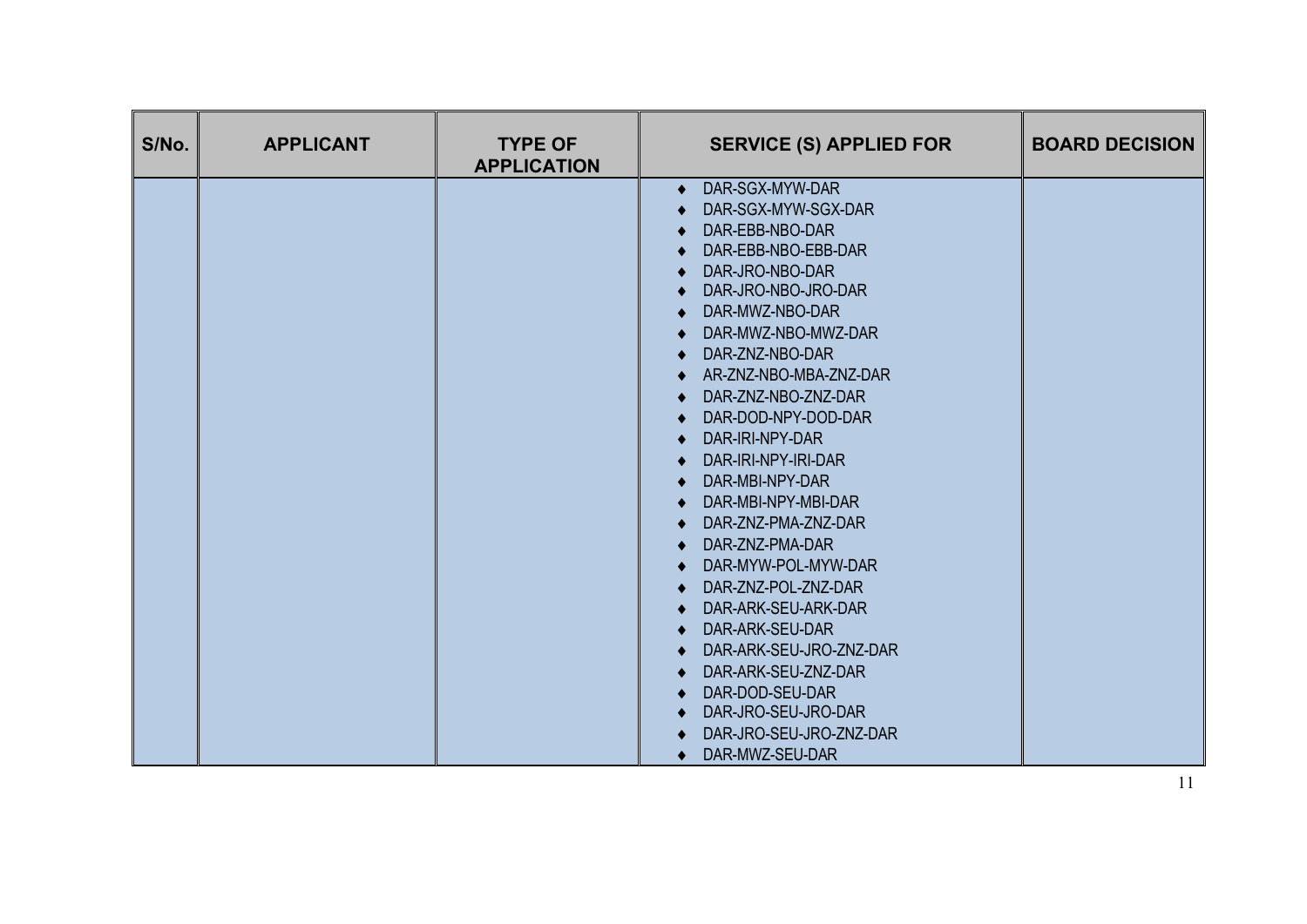| S/No. | <b>APPLICANT</b> | <b>TYPE OF</b><br><b>APPLICATION</b> | <b>SERVICE (S) APPLIED FOR</b>                                                                                                                                                                                                                                                                                                                                                                                                                                                                                                                                                                                                                         | <b>BOARD DECISION</b> |
|-------|------------------|--------------------------------------|--------------------------------------------------------------------------------------------------------------------------------------------------------------------------------------------------------------------------------------------------------------------------------------------------------------------------------------------------------------------------------------------------------------------------------------------------------------------------------------------------------------------------------------------------------------------------------------------------------------------------------------------------------|-----------------------|
|       |                  |                                      | DAR-MWZ-SEU-MWZ-DAR<br>$\bullet$<br>DAR-JRO-SEU-DAR<br>DAR-ZNZ-SEU-DAR<br>DAR-ZNZ-SEU-JRO-ZNZ-DAR<br>DAR-ZNZ-SEU-ZNZ-DAR<br>DAR-ZNZ-SEU-ARK-ZNZ-DAR<br>DAR-IRI-SGX-DAR<br>DAR-IRI-SGX-IRI-DAR<br>DAR-MYW-SGX-DAR<br>DAR-MYW-SGX-MYW-DAR<br>DAR-DOD-TBO-DOD-DAR<br>DAR-GIT-TBO-DAR<br>DAR-GIT-TBO-GIT-DAR<br>DAR-KBH-TBO-DAR<br>DAR-KBH-TBO-KBH-DAR<br>DAR-SHY-TBO-DAR<br>DAR-SHY-TBO-SHY-DAR<br>DAR-DOD-TGT-DAR<br>DAR-ZNZ-TGT-ZNZ-DAR<br>DAR-ZNZ-TGT-DAR<br>DAR-DOD-TKQ-DAR<br>DAR-GIT-TKQ-DOD-DAR<br>DAR-GIT-TKQ-GIT-DAR<br>DAR-IRI-TKQ-DOD-DAR<br>DAR-IRI-TKQ-IRI-DAR<br>DAR-KBH-TKQ-DOD-DAR<br>DAR-KBH-TKQ-KBH-DAR<br>DAR-MWZ-TKQ-DAR<br>$\bullet$ |                       |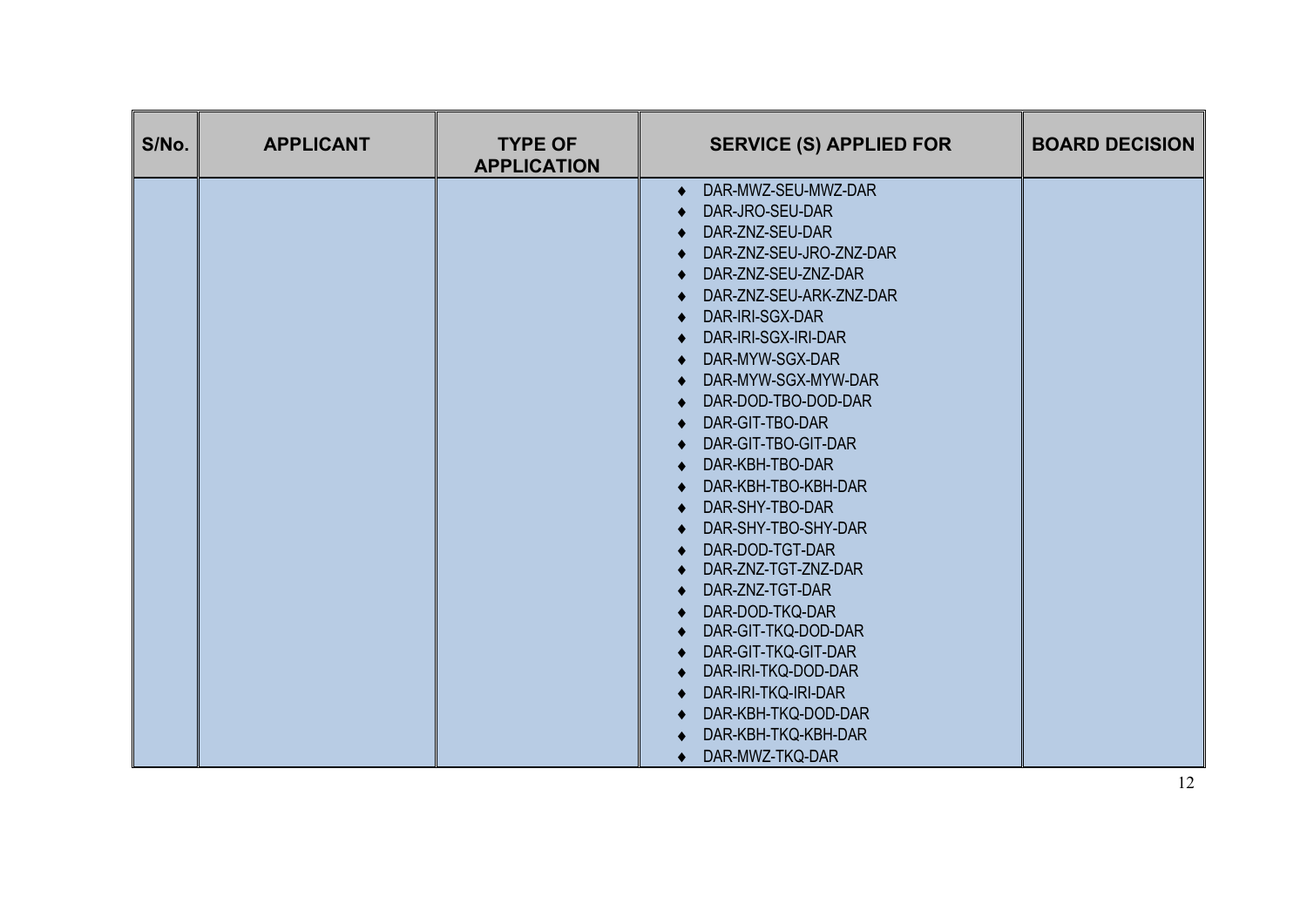| S/No. | <b>APPLICANT</b> | <b>TYPE OF</b><br><b>APPLICATION</b> | <b>SERVICE (S) APPLIED FOR</b>                                                                                                                                                                                                                                                                                                                                                                                                                                                                                                                                                                                 | <b>BOARD DECISION</b> |
|-------|------------------|--------------------------------------|----------------------------------------------------------------------------------------------------------------------------------------------------------------------------------------------------------------------------------------------------------------------------------------------------------------------------------------------------------------------------------------------------------------------------------------------------------------------------------------------------------------------------------------------------------------------------------------------------------------|-----------------------|
|       |                  |                                      | DAR-MWZ-TKQ-MWZ-DAR<br>$\bullet$<br>DAR-SGX-TKQ-DOD-DAR<br>DAR-SGX-TKQ-SGX-DAR<br>DAR-SHY-TKQ-DOD-DAR<br>DAR-SHY-TKQ-SHY-DAR<br>DAR-TBO-TKQ-DAR<br>DAR-TBO-TKQ-TBO-DAR<br>DAR-ARK-ZNZ-ARK-DAR<br>DAR-ARK-ZNZ-DAR<br>DOD-ZNZ-DAR<br>DAR-DZA-ZNZ-DAR<br>DAR-EBB-ZNZ-DAR<br>DAR-EBB-ZNZ-EBB-DAR<br>DAR-HAH-ZNZ-DAR<br>DAR-JRO-ZNZ-DAR<br>DAR-JRO-ZNZ-JRO-DAR<br>DAR-MWZ-ZNZ-DAR<br>DAR-MWZ-ZNZ-MWZ-DAR<br>DAR-NBO-ZNZ-DAR<br>DAR-NBO-ZNZ-NBO -DAR<br>DAR-SEU-ZNZ-ARK-DAR<br>DAR-SEU-ZNZ-DAR<br>DAR-SEU-ZNZ-JRO-DAR<br>DAR-SEU-ZNZ-SEU-DAR<br>DAR-AJN-ZNZ-DAR<br>DAR-AJN-DAR<br>ZNZ-AJN-ZNZ<br>DAR-DOD-NBO-DOD-DAR |                       |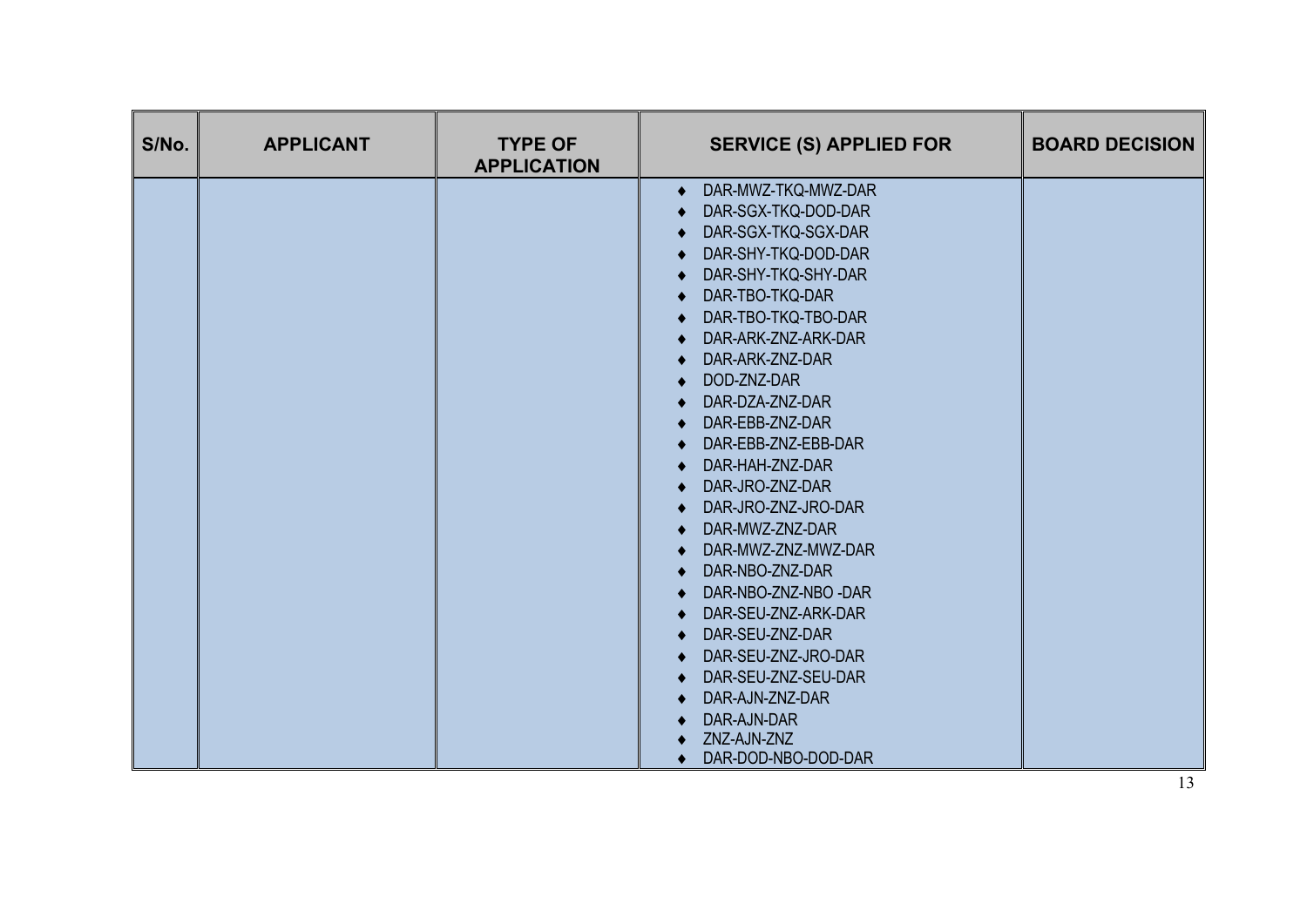| S/No. | <b>APPLICANT</b> | <b>TYPE OF</b><br><b>APPLICATION</b> | <b>SERVICE (S) APPLIED FOR</b>   | <b>BOARD DECISION</b> |
|-------|------------------|--------------------------------------|----------------------------------|-----------------------|
|       |                  |                                      | DAR-HAH-AJN-ZNZ-DAR<br>$\bullet$ |                       |
|       |                  |                                      | DAR-HAH-AJN-HAH-DAR              |                       |
|       |                  |                                      | ZNZ-HAH-AJN-ZNZ                  |                       |
|       |                  |                                      | ZNZ-NBO-DAR                      |                       |
|       |                  |                                      | DAR-ZNZ-AJN-ZNZ-DAR              |                       |
|       |                  |                                      | DAR-ZNZ-ARK-ZNZ                  |                       |
|       |                  |                                      | DOD-ARK-DOD                      |                       |
|       |                  |                                      | DOD-BKZ-DOD<br>DOD-DOD-DOD       |                       |
|       |                  |                                      | DOD-EBB-DOD                      |                       |
|       |                  |                                      | DOD-GIT-DOD                      |                       |
|       |                  |                                      | DOD-IRI-DOD                      |                       |
|       |                  |                                      | DOD-JRO-DOD                      |                       |
|       |                  |                                      | DOD-KBH-DOD                      |                       |
|       |                  |                                      | DOD-KGL-DOD                      |                       |
|       |                  |                                      | DOD-LDI-DOD                      |                       |
|       |                  |                                      | DOD-MBA-DOD                      |                       |
|       |                  |                                      | DOD-MBI-DOD                      |                       |
|       |                  |                                      | DOD-MFA-DOD                      |                       |
|       |                  |                                      | DOD-MUZ-DOD                      |                       |
|       |                  |                                      | DOD-MWZ-DOD                      |                       |
|       |                  |                                      | DOD-MYW-DOD                      |                       |
|       |                  |                                      | DOD-NBO-DOD                      |                       |
|       |                  |                                      | DOD-NPY-DOD                      |                       |
|       |                  |                                      | DOD-PMA-DOD                      |                       |
|       |                  |                                      | DOD-POL-DOD                      |                       |
|       |                  |                                      | DOD-SEU-DOD                      |                       |
|       |                  |                                      | ٠                                |                       |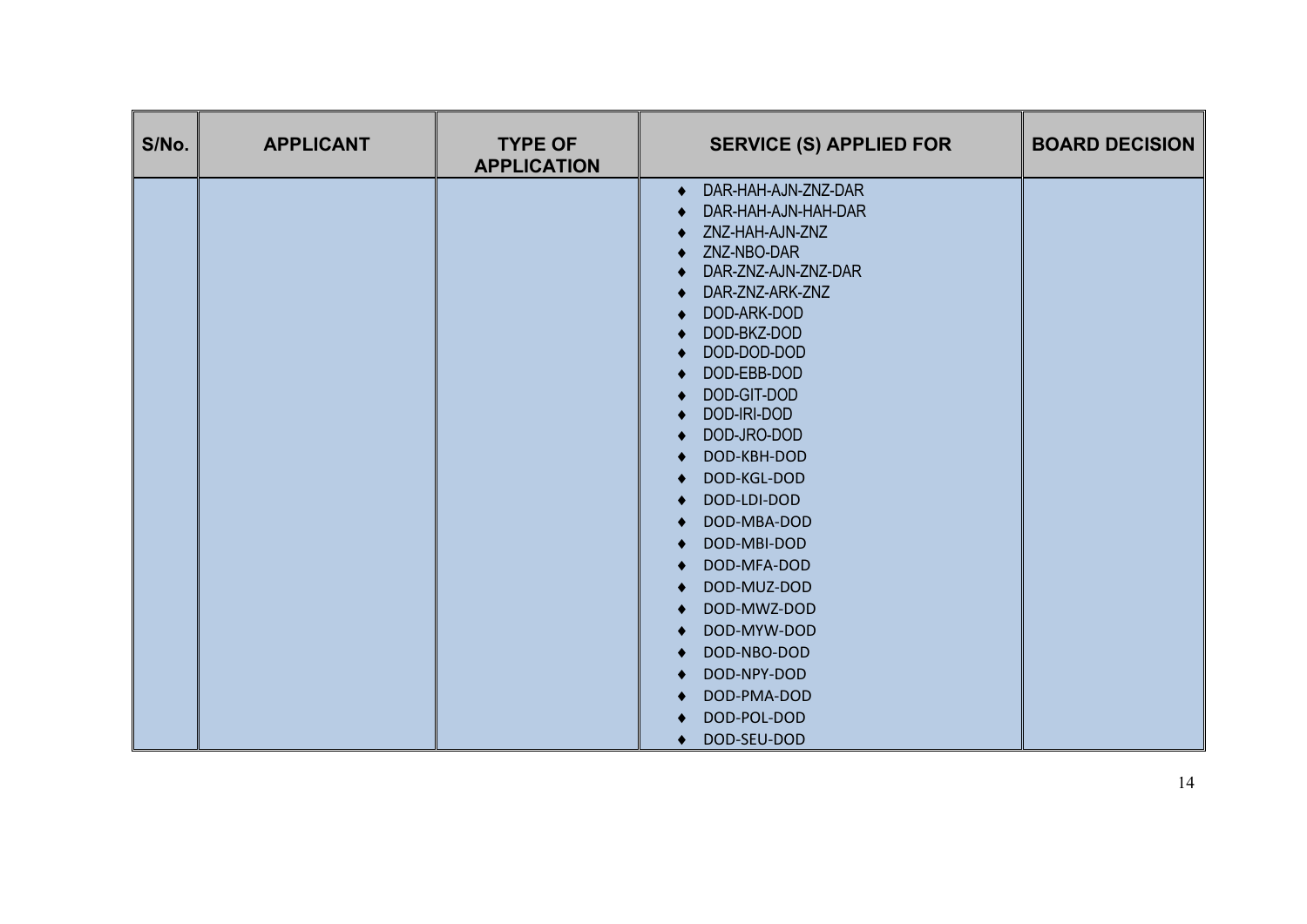| S/No. | <b>APPLICANT</b> | <b>TYPE OF</b><br><b>APPLICATION</b> | <b>SERVICE (S) APPLIED FOR</b> | <b>BOARD DECISION</b> |
|-------|------------------|--------------------------------------|--------------------------------|-----------------------|
|       |                  |                                      | DOD-SGX-DOD<br>٠               |                       |
|       |                  |                                      | DOD-SHY-DOD                    |                       |
|       |                  |                                      | DOD-TBO-DOD                    |                       |
|       |                  |                                      | DOD-TGT-DOD                    |                       |
|       |                  |                                      | DOD-TKQ-DOD                    |                       |
|       |                  |                                      | DOD-ZNZ-DOD                    |                       |
|       |                  |                                      | JRO-MWZ-BKZ-JRO                |                       |
|       |                  |                                      | JRO-MWZ-BKZ-MWZ-JRO<br>٠       |                       |
|       |                  |                                      | JRO-DOD-DAR-JRO                |                       |
|       |                  |                                      | JRO-EBB-DAR-JRO<br>٠           |                       |
|       |                  |                                      | JRO-MWZ-DAR-JRO                |                       |
|       |                  |                                      | JRO-ZNZ-DAR-JRO<br>٠           |                       |
|       |                  |                                      | JRO-MWZ-DOD-JRO<br>٠           |                       |
|       |                  |                                      | JRO-MWZ-DOD-MWZ-JRO            |                       |
|       |                  |                                      | JRO-MWZ-EBB-JRO<br>$\bullet$   |                       |
|       |                  |                                      | JRO-MWZ-EBB-MWZ-JRO            |                       |
|       |                  |                                      | JRO-NBO-EBB-JRO<br>٠           |                       |
|       |                  |                                      | JRO-DOD-IRI-DOD-JRO            |                       |
|       |                  |                                      | JRO-DOD-IRI-JRO<br>٠           |                       |
|       |                  |                                      | JRO-BKZ-JRO                    |                       |
|       |                  |                                      | JRO-DAR-JRO<br>٠               |                       |
|       |                  |                                      | JRO-DOD-JRO                    |                       |
|       |                  |                                      | JRO-EBB-JRO<br>٠               |                       |
|       |                  |                                      | JRO-GIT-JRO                    |                       |
|       |                  |                                      | JRO-IRI-JRO<br>٠               |                       |
|       |                  |                                      | JRO-KBH-JRO                    |                       |
|       |                  |                                      | ♦ JRO-MUZ-JRO                  |                       |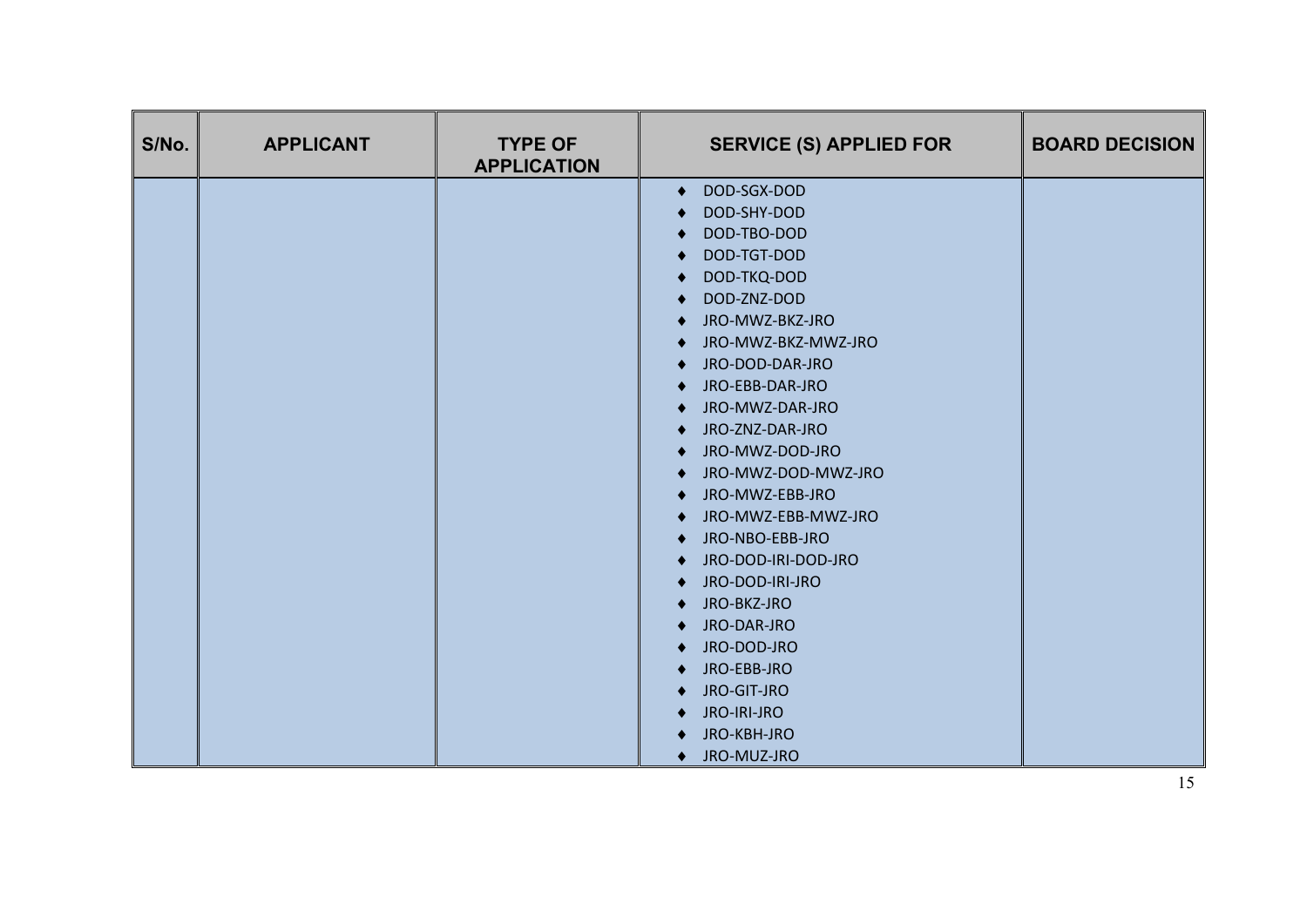| S/No. | <b>APPLICANT</b> | <b>TYPE OF</b><br><b>APPLICATION</b> | <b>SERVICE (S) APPLIED FOR</b> | <b>BOARD DECISION</b> |
|-------|------------------|--------------------------------------|--------------------------------|-----------------------|
|       |                  |                                      | ♦ JRO-MWZ-JRO                  |                       |
|       |                  |                                      | JRO-NBO-JRO                    |                       |
|       |                  |                                      | JRO-SEU-JRO                    |                       |
|       |                  |                                      | JRO-SGX-JRO<br>$\bullet$       |                       |
|       |                  |                                      | JRO-TBO-JRO                    |                       |
|       |                  |                                      | JRO-ZNZ-JRO<br>٠               |                       |
|       |                  |                                      | JRO-EBB-KGL-EBB-JRO            |                       |
|       |                  |                                      | JRO-MWZ-KGL-MWZ-JRO<br>٠       |                       |
|       |                  |                                      | JRO-ZNZ-MBA-ZNZ-JRO            |                       |
|       |                  |                                      | JRO-ZNZ-MFA-JRO<br>٠           |                       |
|       |                  |                                      | JRO-MWZ-MUZ-JRO                |                       |
|       |                  |                                      | JRO-BKZ-MWZ-DOD-JRO<br>٠       |                       |
|       |                  |                                      | JRO-DARMWZ-JRO<br>٠            |                       |
|       |                  |                                      | JRO-DOD-MWZ-JRO                |                       |
|       |                  |                                      | JRO-EBB-MWZ-JRO<br>٠           |                       |
|       |                  |                                      | JRO-MUZ-MWZ-JRO                |                       |
|       |                  |                                      | JRO-NBO-MWZ-JRO<br>$\bullet$   |                       |
|       |                  |                                      | RO-NBO-MWZ-NBO-JRO             |                       |
|       |                  |                                      | RO-SEU-MWZ-JRO                 |                       |
|       |                  |                                      | JRO-ZNZ-MWZ-JRO                |                       |
|       |                  |                                      | JRO-EBB-NBO-JRO                |                       |
|       |                  |                                      | JRO-MWZ-NBO-JRO                |                       |
|       |                  |                                      | JRO-MWZ-NBO-MWZ-JRO<br>٠       |                       |
|       |                  |                                      | JRO-MWZ-SEU-JRO                |                       |
|       |                  |                                      | JRO-ZNZ-SEU-JRO<br>٠           |                       |
|       |                  |                                      | JRO-MWZ-TKQ-MWZ-JRO            |                       |
|       |                  |                                      | ♦ JRO-DARZNZ-JRO               |                       |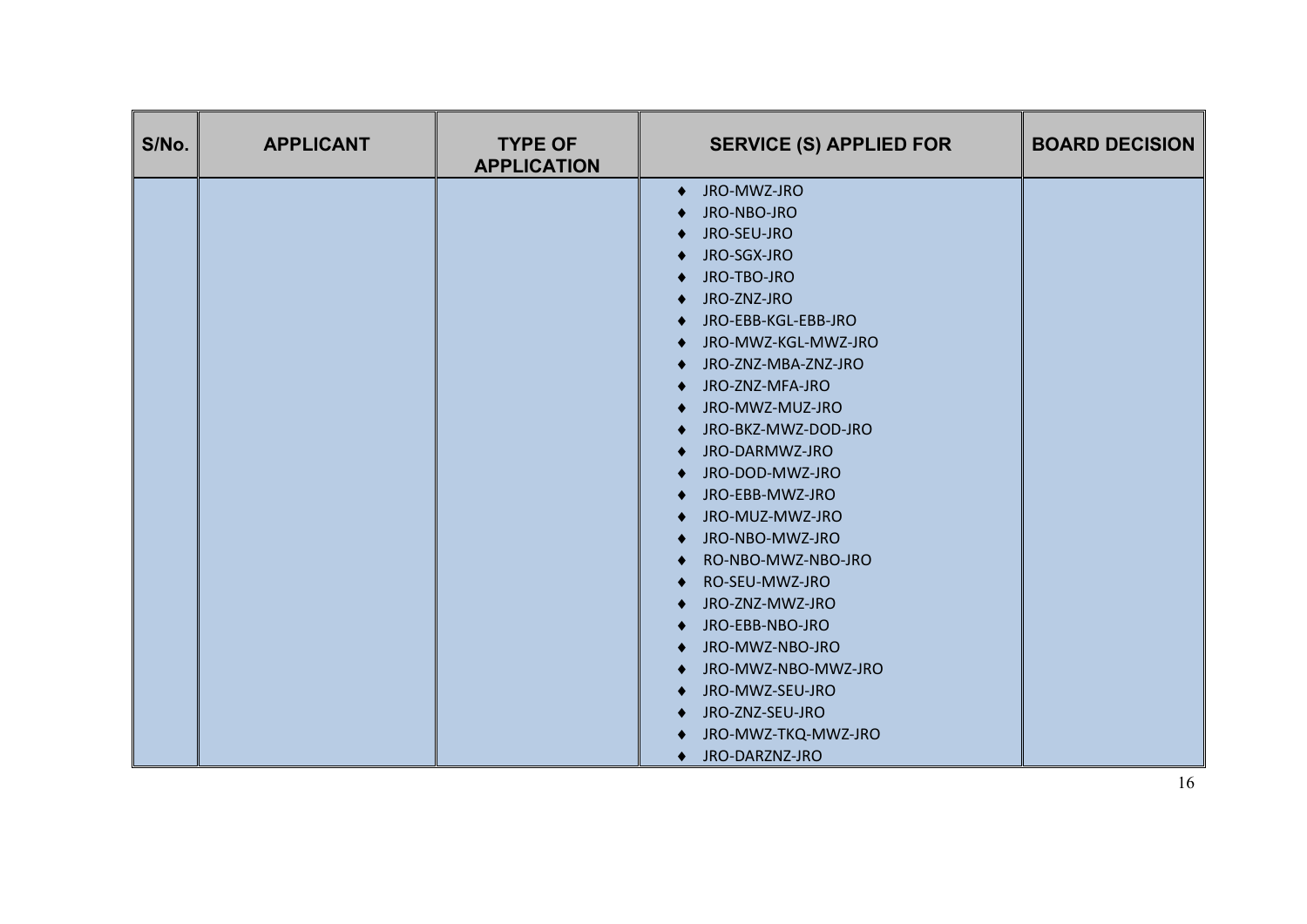| S/No. | <b>APPLICANT</b> | <b>TYPE OF</b><br><b>APPLICATION</b> | <b>SERVICE (S) APPLIED FOR</b> | <b>BOARD DECISION</b> |
|-------|------------------|--------------------------------------|--------------------------------|-----------------------|
|       |                  |                                      | ♦ JRO-MFA-ZNZ-JRO              |                       |
|       |                  |                                      | JRO-SEU-ZNZ-JRO                |                       |
|       |                  |                                      | MWZ-EBB-MWZ-                   |                       |
|       |                  |                                      | MWZ-JRO-MWZ-                   |                       |
|       |                  |                                      | MWZ-NBO-MWZ-                   |                       |
|       |                  |                                      | MWZ-JRO-NBO-JRO-MWZ            |                       |
|       |                  |                                      | NBO-JRO-MWZ-JRO-NBO            |                       |
|       |                  |                                      | NBO-JRO-NBO-                   |                       |
|       |                  |                                      | ZNZ-HAH-DZA-HAH-ZNZ            |                       |
|       |                  |                                      | ZNZ-HAH-DZA-ZNZ                |                       |
|       |                  |                                      | ZNZ-DZA-HAH-ZNZ                |                       |
|       |                  |                                      | ZNZ-DOD-JRO-DOD-ZNZ            |                       |
|       |                  |                                      | ZNZ-DOD-JRO-ZNZ                |                       |
|       |                  |                                      | ZNZ-MBA-JRO-MBA-ZNZ            |                       |
|       |                  |                                      | ZNZ-MBA-JRO-ZNZ                |                       |
|       |                  |                                      | ZNZ-JRO-MBA-JRO-ZNZ            |                       |
|       |                  |                                      | ZNZ-JRO-MBA-ZNZ                |                       |
|       |                  |                                      | ZNZ-JRO-NBO-JRO-ZNZ            |                       |
|       |                  |                                      | ZNZ-JRO-NBO-ZNZ                |                       |
|       |                  |                                      | ZNZ-ARK-ZNZ                    |                       |
|       |                  |                                      | ZNZ-BKZ-ZNZ                    |                       |
|       |                  |                                      | ZNZ-DOD-ZNZ                    |                       |
|       |                  |                                      | ZNZ-DZA-ZNZ                    |                       |
|       |                  |                                      | ZNZ-EBB-ZNZ                    |                       |
|       |                  |                                      | ZNZ-GIT-ZNZ<br>٠               |                       |
|       |                  |                                      | ZNZ-HAH-ZNZ                    |                       |
|       |                  |                                      | ♦ ZNZ-IRI-ZNZ                  |                       |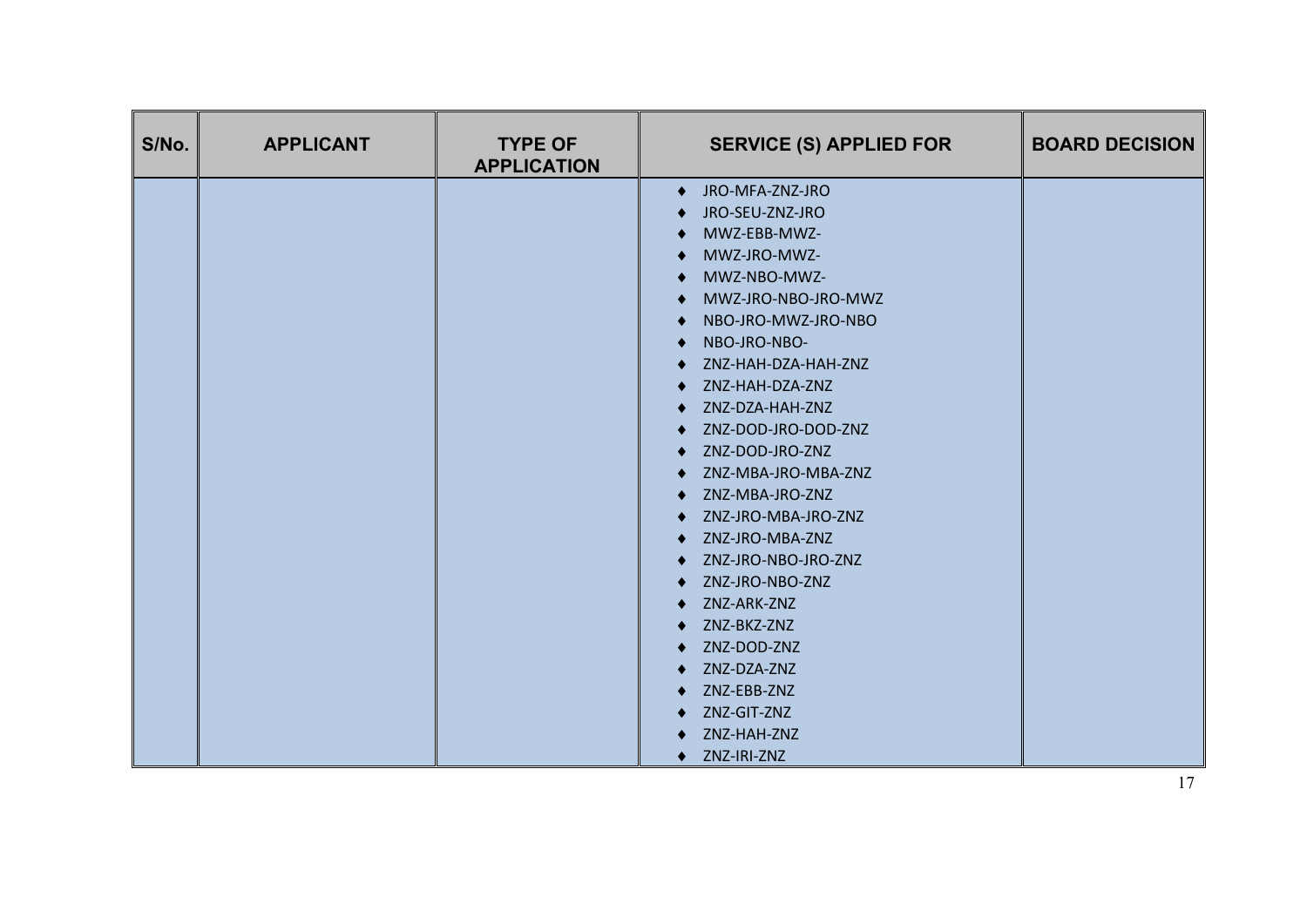| S/No. | <b>APPLICANT</b>                                                                 | <b>TYPE OF</b><br><b>APPLICATION</b> | <b>SERVICE (S) APPLIED FOR</b>                                                                                                                                                                                                                                                                                                                                                         | <b>BOARD DECISION</b>                                                                          |
|-------|----------------------------------------------------------------------------------|--------------------------------------|----------------------------------------------------------------------------------------------------------------------------------------------------------------------------------------------------------------------------------------------------------------------------------------------------------------------------------------------------------------------------------------|------------------------------------------------------------------------------------------------|
|       |                                                                                  |                                      | ZNZ-JRO-ZNZ<br>$\bullet$<br>ZNZ-KBH-ZNZ<br>ZNZ-KGL-ZNZ<br>ZNZ-LDI-ZNZ<br>٠<br>ZNZ-MBA-ZNZ<br>ZNZ-MBI-ZNZ<br>ZNZ-MFA-ZNZ<br>ZNZ-MUZ-ZNZ<br>٠<br>ZNZ-MWZ-ZNZ<br>ZNZ-MYW-ZNZ<br>ZNZ-NBO-ZNZ<br>ZNZ-NPY-ZNZ<br>ZNZ-PMA-ZNZ<br>٠<br>ZNZ-POL-ZNZ<br>ZNZ-SEU-ZNZ<br>ZNZ-SGX-ZNZ<br>ZNZ-SHY-ZNZ<br>٠<br>ZNZ-TBO-ZNZ<br>ZNZ-TKQ-ZNZ.<br>٠<br>Non- scheduled (air charter) Service.<br>$\bullet$ |                                                                                                |
| 14.   | M/S Air Tanzania<br>Company Limited,<br>P.O. Box 543,<br>Dar es Salaam, Tanzania | (Licence Renewal)                    | Scheduled air service on the<br>$\bullet$<br>following routes:<br>(a) Dar es Salaam-Dodoma-Dar es                                                                                                                                                                                                                                                                                      | Approved for a<br>period of two (2)<br>years, except<br>international routes,<br>which will be |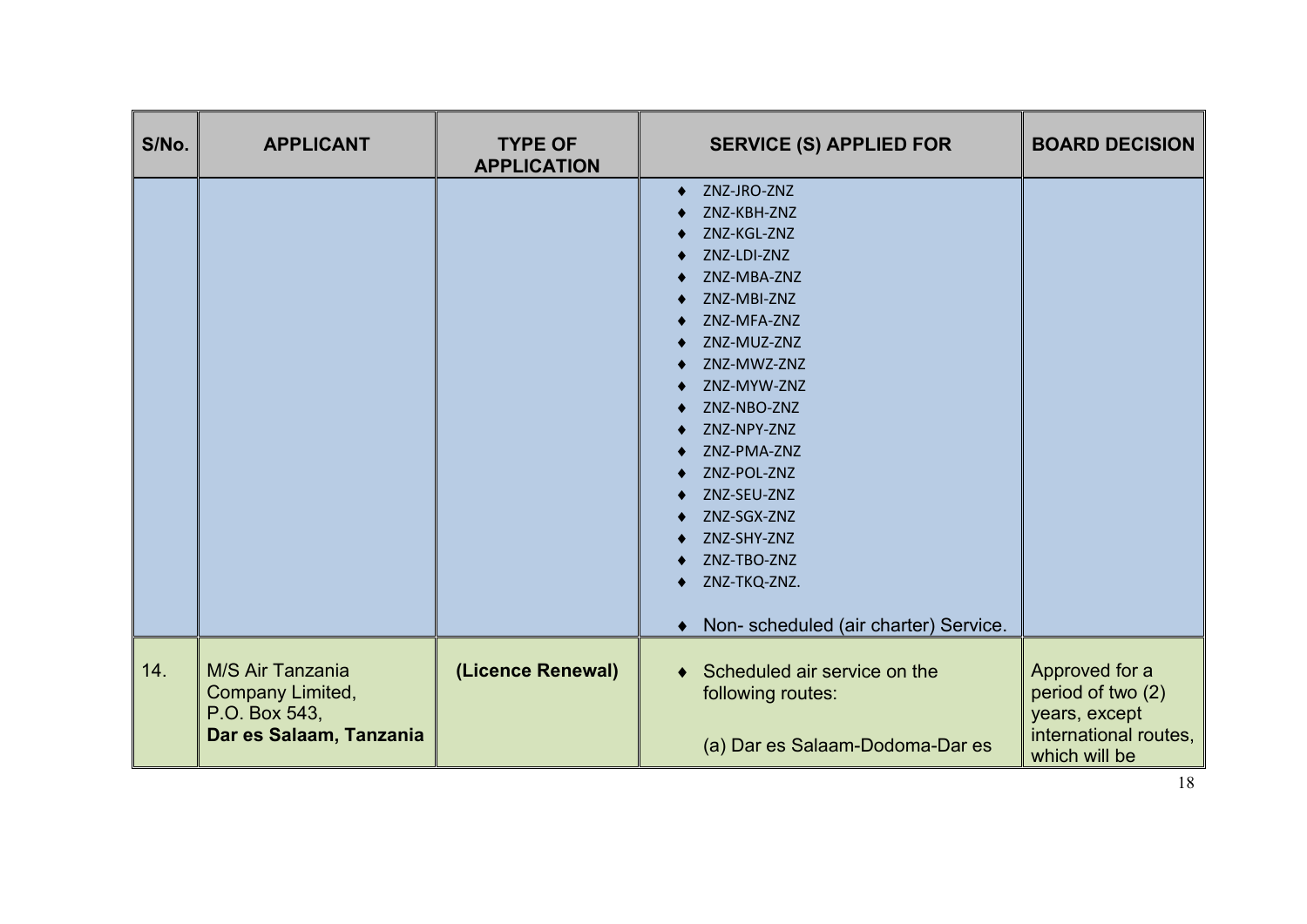| considered for<br>Salam;<br>approval under<br>(b) Dar es Salaam-Mwanza-Bukoba-<br><b>Bilateral Air</b><br>Mwanza-Dar es Salam;<br><b>Services</b><br>(c) Dar es Salaam-Zanzibar-<br>Agreements with<br>Kilimanjaro-Dar es Salam;<br>respective<br>countries on<br>(d) Dar es Salaam-Mbeya-Dar es<br>request.<br>Salam;<br>(e) Dar es Salaam-Zanzibar-<br>Kilimanjaro-Zanzibar-Dar es<br>Salam;<br>(f) Dar-es Salaam-Kilimanjaro-<br>Zanzibar-Dar es Salaam;<br>(g) Dar es Salaam-Mwanza-Dar es<br>Salam;<br>(h) Dar es Salaam-Iringa -Dar es<br>Salaam;<br>(i) Dar es Salaam-Kigoma-<br>Bujumbura-Kigoma-Dar es<br>Salaam;<br>(j) Dar es Salaam- Tabora- Mpanda-<br>Dar es Salaam;<br>(k) Dar es Salaam-Kigoma-Dar es | S/No. | <b>APPLICANT</b> | <b>TYPE OF</b><br><b>APPLICATION</b> | <b>SERVICE (S) APPLIED FOR</b> | <b>BOARD DECISION</b> |
|-----------------------------------------------------------------------------------------------------------------------------------------------------------------------------------------------------------------------------------------------------------------------------------------------------------------------------------------------------------------------------------------------------------------------------------------------------------------------------------------------------------------------------------------------------------------------------------------------------------------------------------------------------------------------------------------------------------------------|-------|------------------|--------------------------------------|--------------------------------|-----------------------|
|                                                                                                                                                                                                                                                                                                                                                                                                                                                                                                                                                                                                                                                                                                                       |       |                  |                                      |                                |                       |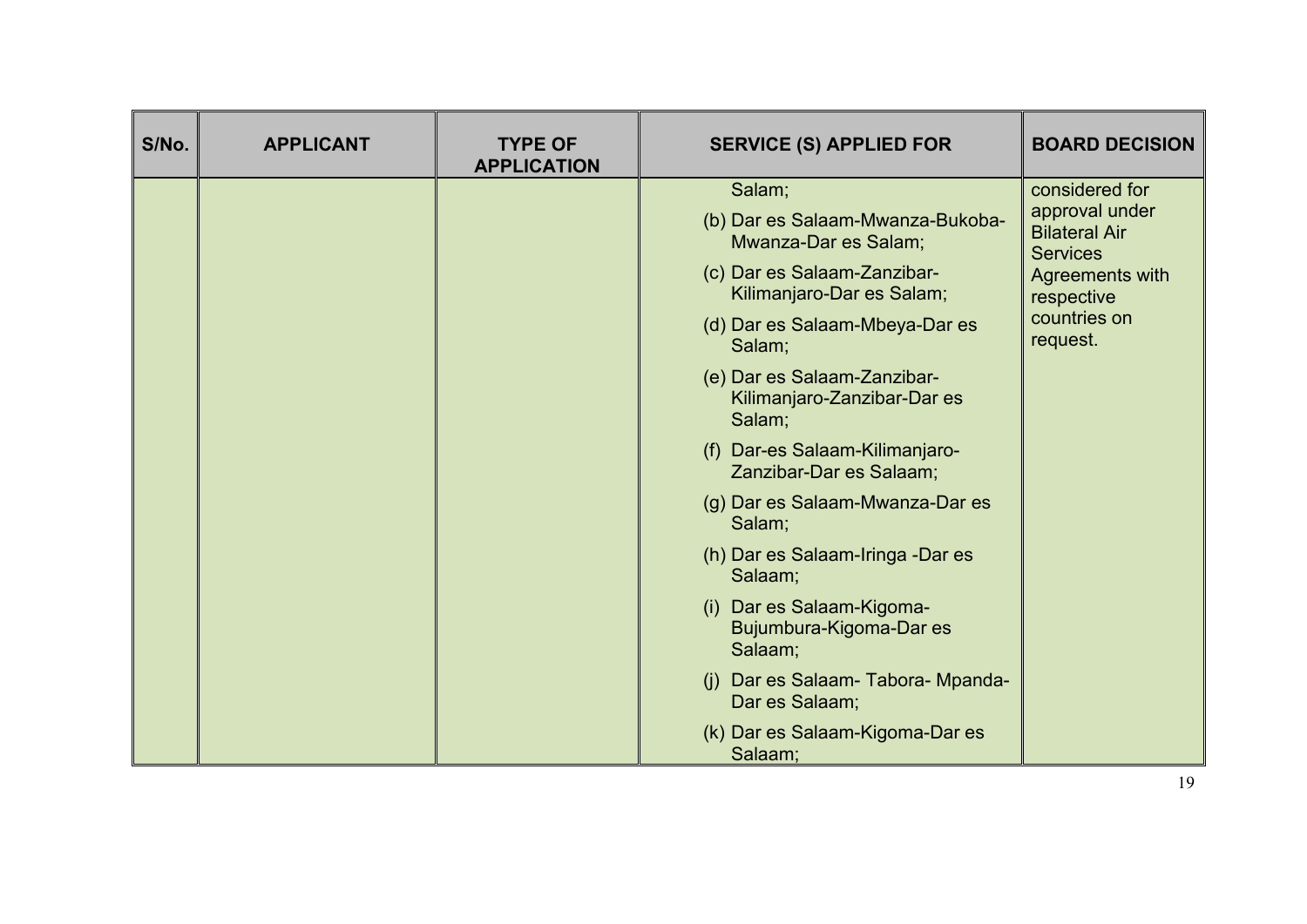| S/No. | <b>APPLICANT</b> | <b>TYPE OF</b><br><b>APPLICATION</b> | <b>SERVICE (S) APPLIED FOR</b>                                        | <b>BOARD DECISION</b> |
|-------|------------------|--------------------------------------|-----------------------------------------------------------------------|-----------------------|
|       |                  |                                      | (I) Dar es Salaam-Hahaya-Dar es<br>Salaam;                            |                       |
|       |                  |                                      | (m) Dar es Salaam-Harare-Lusaka-<br>Dar es Salam;                     |                       |
|       |                  |                                      | (n) Dar es Salaam-Mtwara-Dar es<br>Salam;                             |                       |
|       |                  |                                      | (o) Dar es Salaam-Songea-Dar es<br>Salam;                             |                       |
|       |                  |                                      | (p) Dar es Salaam-Musoma-Mwanza-<br>Dar es Salam;                     |                       |
|       |                  |                                      | (q) Dar es Salaam-Kilimanjaro-<br>Mwanza-Kilimanajro-Dar es<br>Salam; |                       |
|       |                  |                                      | (r) Dar es Salaam-Tanga-Pemba-<br>Tanga-Dar es Salam;                 |                       |
|       |                  |                                      | (s) Dar-es Salaam -Zanzibar-Pemba-<br>Zanzibar-Dar es Salaam;         |                       |
|       |                  |                                      | (t) Dar-Mafia-Dar;                                                    |                       |
|       |                  |                                      | (u) Dar-Mtwara-Nachingwea-Dar;                                        |                       |
|       |                  |                                      | (v) Dar es Salaam-Dodoma-Mwanza-<br>Dodoma-Dar es Salam               |                       |
|       |                  |                                      | (w) Dar es Salaam-Geita-Mwanza-                                       |                       |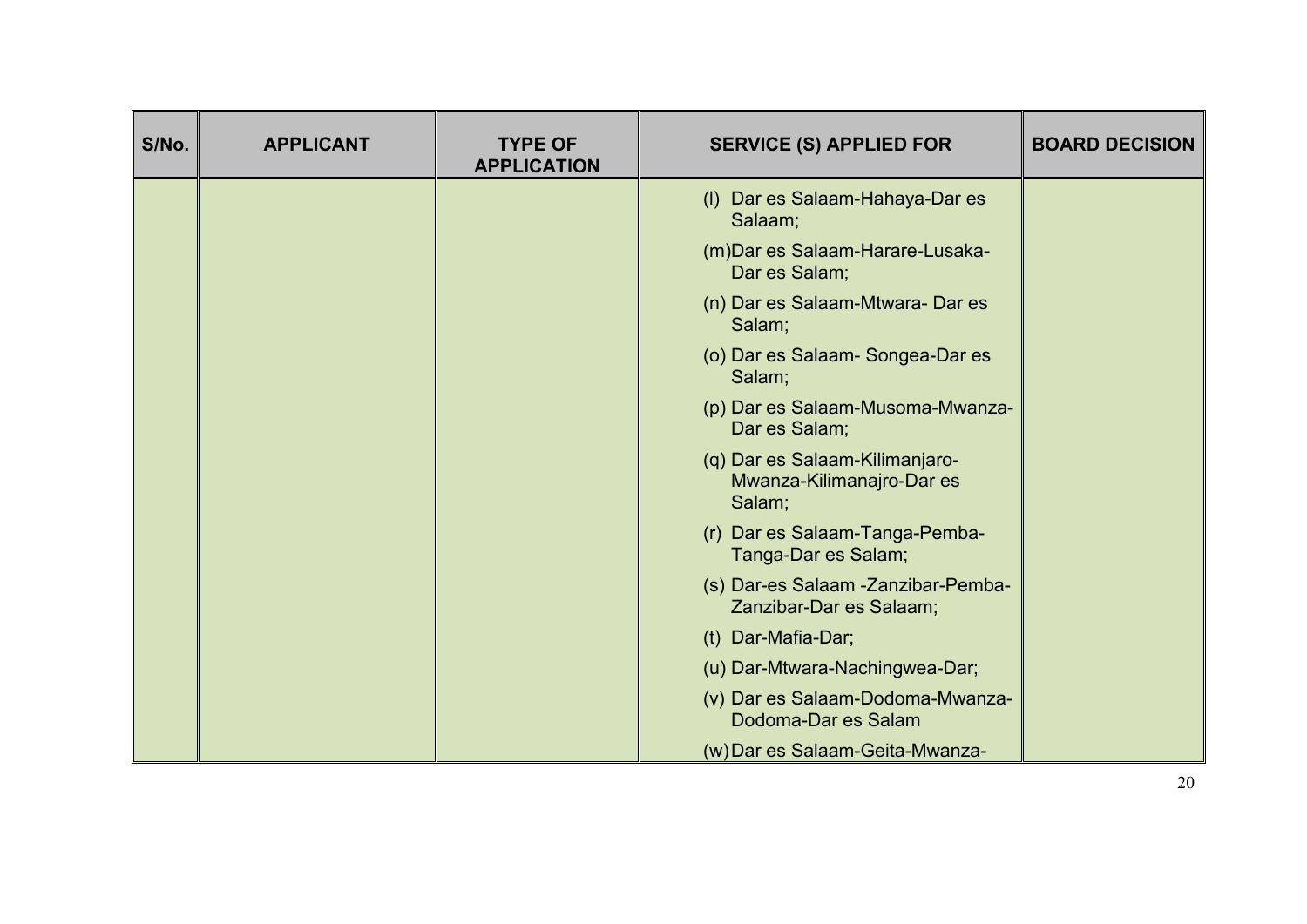| S/No. | <b>APPLICANT</b> | <b>TYPE OF</b><br><b>APPLICATION</b> | <b>SERVICE (S) APPLIED FOR</b>                                                                                                          | <b>BOARD DECISION</b> |
|-------|------------------|--------------------------------------|-----------------------------------------------------------------------------------------------------------------------------------------|-----------------------|
|       |                  |                                      | Dar es Salam;                                                                                                                           |                       |
|       |                  |                                      | (x) Dar es Salaam-Nairobi- Dar es<br>Salaam;                                                                                            |                       |
|       |                  |                                      | (y) Dar-es Salaam -Zanzibar-<br>Mombasa-Zanzibar-Dar es<br>Salaam;                                                                      |                       |
|       |                  |                                      | (z) Dar es Salaam-Kilimanjaro-<br>Entebbe-Kilimanjaro-Dar es<br>Salaam;<br>(aa) Dar es Salaam-Heathrow-<br>Kilimanjaro - Dar es Salaam; |                       |
|       |                  |                                      | (ab) Dar es Salaam-Mumbai-Dar<br>es Salaam;                                                                                             |                       |
|       |                  |                                      | (ac) Dar es Salaam-Guangzhou-<br>Dar es Salaam;                                                                                         |                       |
|       |                  |                                      | (ad) Dar es Salaam-Lilongwe-Dar<br>es Salaam;                                                                                           |                       |
|       |                  |                                      | (ae) Dar es Salaam-Lagos- Dar es<br>Salaam;                                                                                             |                       |
|       |                  |                                      | Dar es Salaam-Kigali-<br>(a f)<br>Goma- Dar es Salaam;                                                                                  |                       |
|       |                  |                                      | (ag) Dar es Salaam-Mayotte-Dar<br>es Salaam;                                                                                            |                       |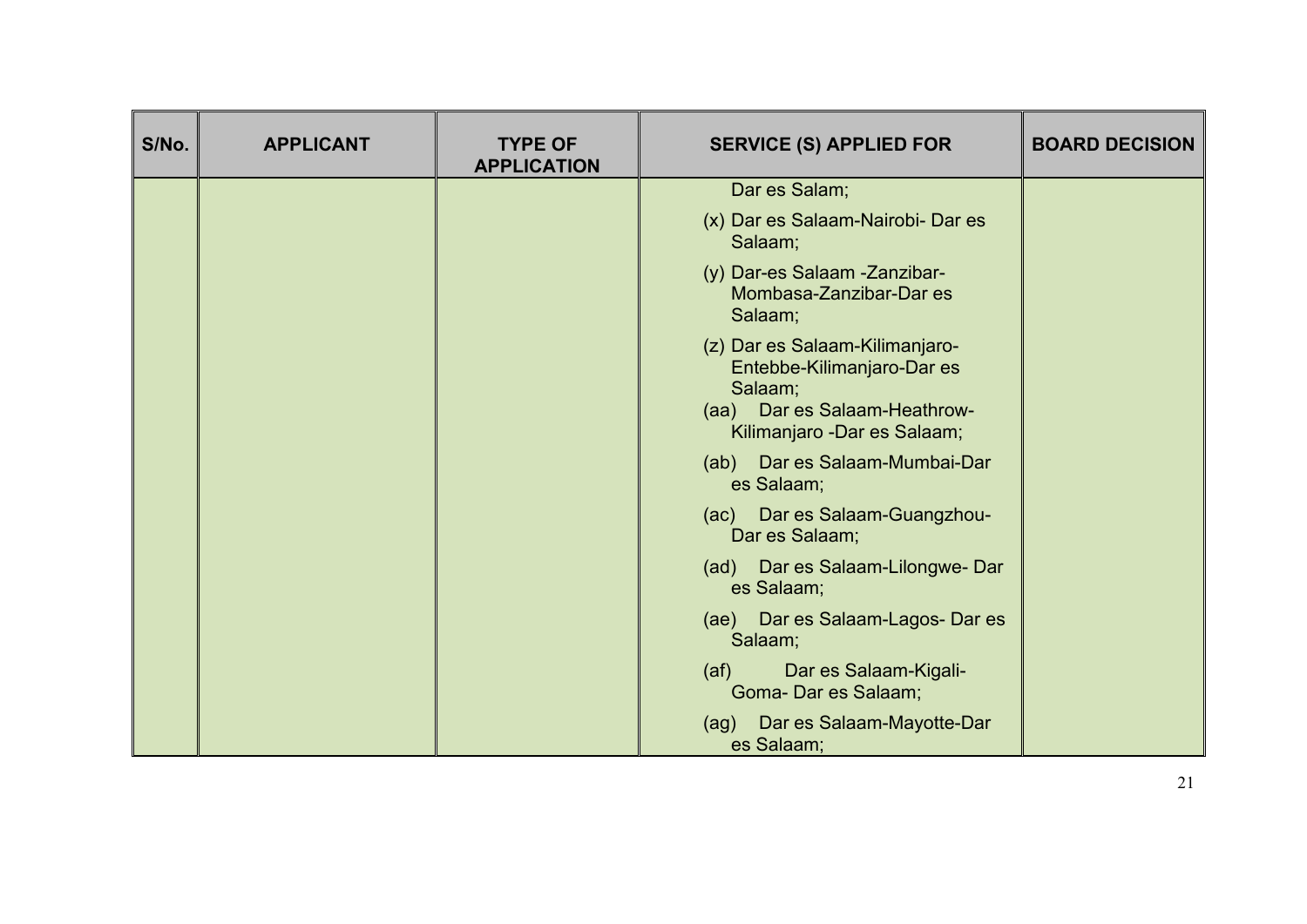| S/No. | <b>APPLICANT</b> | <b>TYPE OF</b><br><b>APPLICATION</b> | <b>SERVICE (S) APPLIED FOR</b>                                                                                                                                     | <b>BOARD DECISION</b> |
|-------|------------------|--------------------------------------|--------------------------------------------------------------------------------------------------------------------------------------------------------------------|-----------------------|
|       |                  |                                      | (ah) Dar es Salaam-Johanesbarg -<br>Dar es Salaam;                                                                                                                 |                       |
|       |                  |                                      | (ai) Dar es Salaam-Ndola -<br>Lubumbashi-Dar es Salaam;<br>(aj) Dar es Salaam-Juba -Dar es<br>Salaam;                                                              |                       |
|       |                  |                                      | (ak) Dar es Salaam-Kinshasa-Dar<br>es Salam;                                                                                                                       |                       |
|       |                  |                                      | (al) Dar es Salaam-Muscat-Dar es<br>Salam;                                                                                                                         |                       |
|       |                  |                                      | (am) Dar es Salaam-Dubai-Dar es<br>Salam;<br>(an) Dar es Salaam-Saudi Arabia-<br>Sharjah-Dar es Salam;<br>(ao) Dar es Salaam-Harare-<br>Johanesbarg -Dar es Salam; |                       |
|       |                  |                                      | (ap) Dar es Salaam-Mumbai-<br>Guangzhou-Mumbai-Dar es<br>Salaam;                                                                                                   |                       |
|       |                  |                                      | (aq) Dar es Salaam-Kinshasa-Lagos-<br>Dar es Salaam.                                                                                                               |                       |
|       |                  |                                      | • Non- scheduled (air charter) service.                                                                                                                            |                       |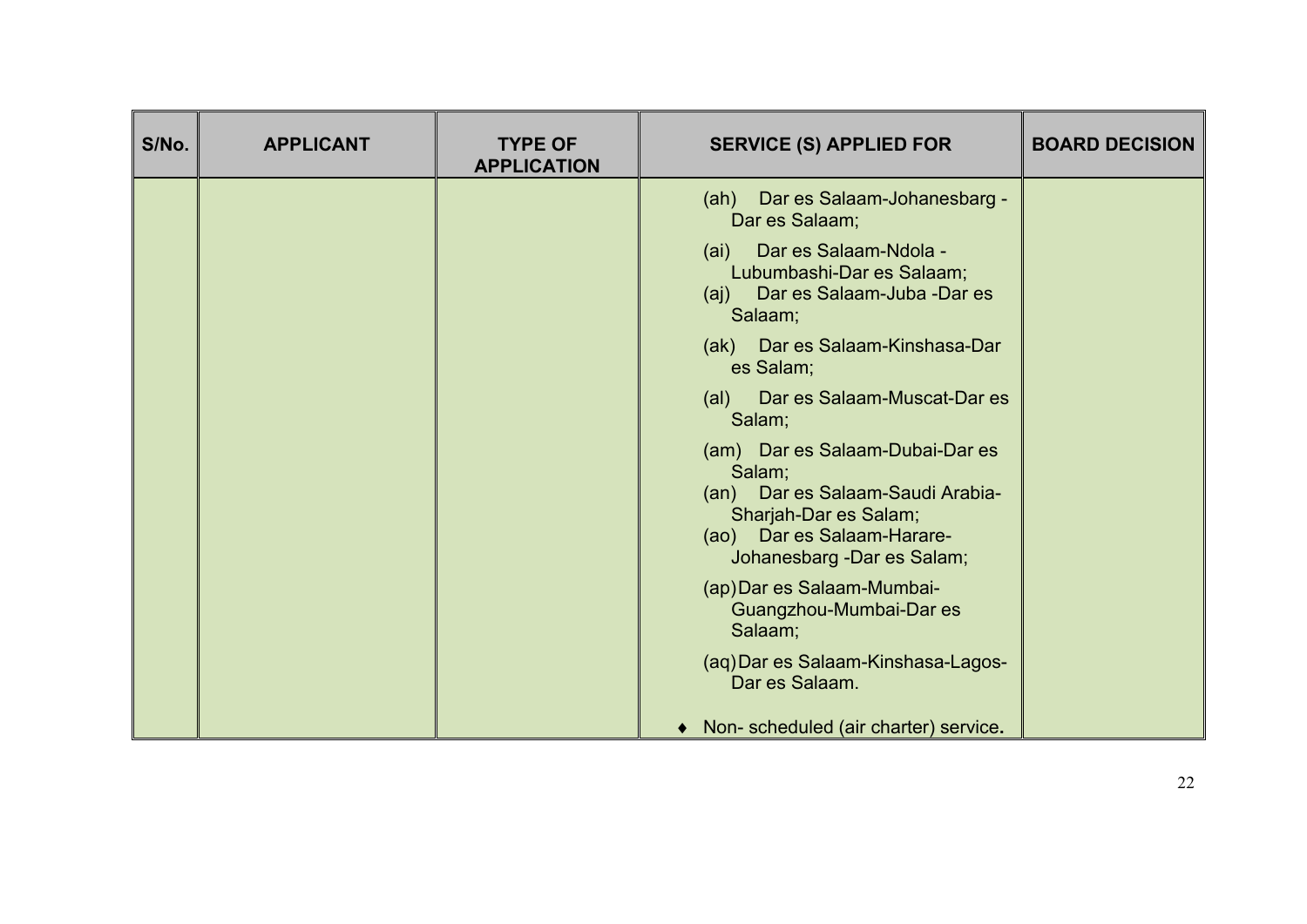| S/No. | <b>APPLICANT</b>                                                                     | <b>TYPE OF</b><br><b>APPLICATION</b> | <b>SERVICE (S) APPLIED FOR</b>                                                                                                                                                                                                                                                                                                                                                           | <b>BOARD DECISION</b>                                                                                                                                                                       |
|-------|--------------------------------------------------------------------------------------|--------------------------------------|------------------------------------------------------------------------------------------------------------------------------------------------------------------------------------------------------------------------------------------------------------------------------------------------------------------------------------------------------------------------------------------|---------------------------------------------------------------------------------------------------------------------------------------------------------------------------------------------|
| 15.   | M/S Arusha Medivac<br>Limited,<br>P.O. Box 10906,<br>Arusha, Tanzania.               | (Licence Renewal)                    | Non-scheduled (air charter) Service                                                                                                                                                                                                                                                                                                                                                      | Approved for a<br>period of two (2)<br>years.                                                                                                                                               |
| 16.   | <b>Kili Medair Aviation</b><br>Company Limited,<br>P.O. Box 1153,<br>Moshi, Tanzania | (Licence Renewal)                    | Non-scheduled (air charter) Service;<br>$\blacklozenge$<br><b>Medical Evacuation</b><br>♦                                                                                                                                                                                                                                                                                                | Approved for a<br>period of one (1)<br>year.                                                                                                                                                |
| 17.   | <b>M/S Astral Aviation</b><br>Limited,<br>P.O. Box 594-00606<br>Nairobi, Kenya       | (Licence Renewal)                    | International non-scheduled air cargo<br>Service on the following routes: -<br>(a) Nairobi-Dar-Nairobi;<br>(b) Nairobi-Zanzibar-Nairobi;<br>(c) Nairobi-Mwanza-Nairobi;<br>(d) Nairobi-Kilimanjaro-Nairobi;<br>(e) Nairobi-Mtwara-Nairobi;<br>(f) Nairobi-Mwanza-Dar-Nairobi;<br>(g) Nairobi-Zanzibar-Dar-Nairobi;<br>(h) Nairobi-Dar-Mwanza-Nairobi;<br>(i) Nairobi-Dar-Mtwara-Nairobi; | Approved for a<br>period of one (1)<br>year, except the<br>routes outside<br>Kenya, which will<br>be considered for<br>approval under the<br>short term licence<br>framework on<br>request. |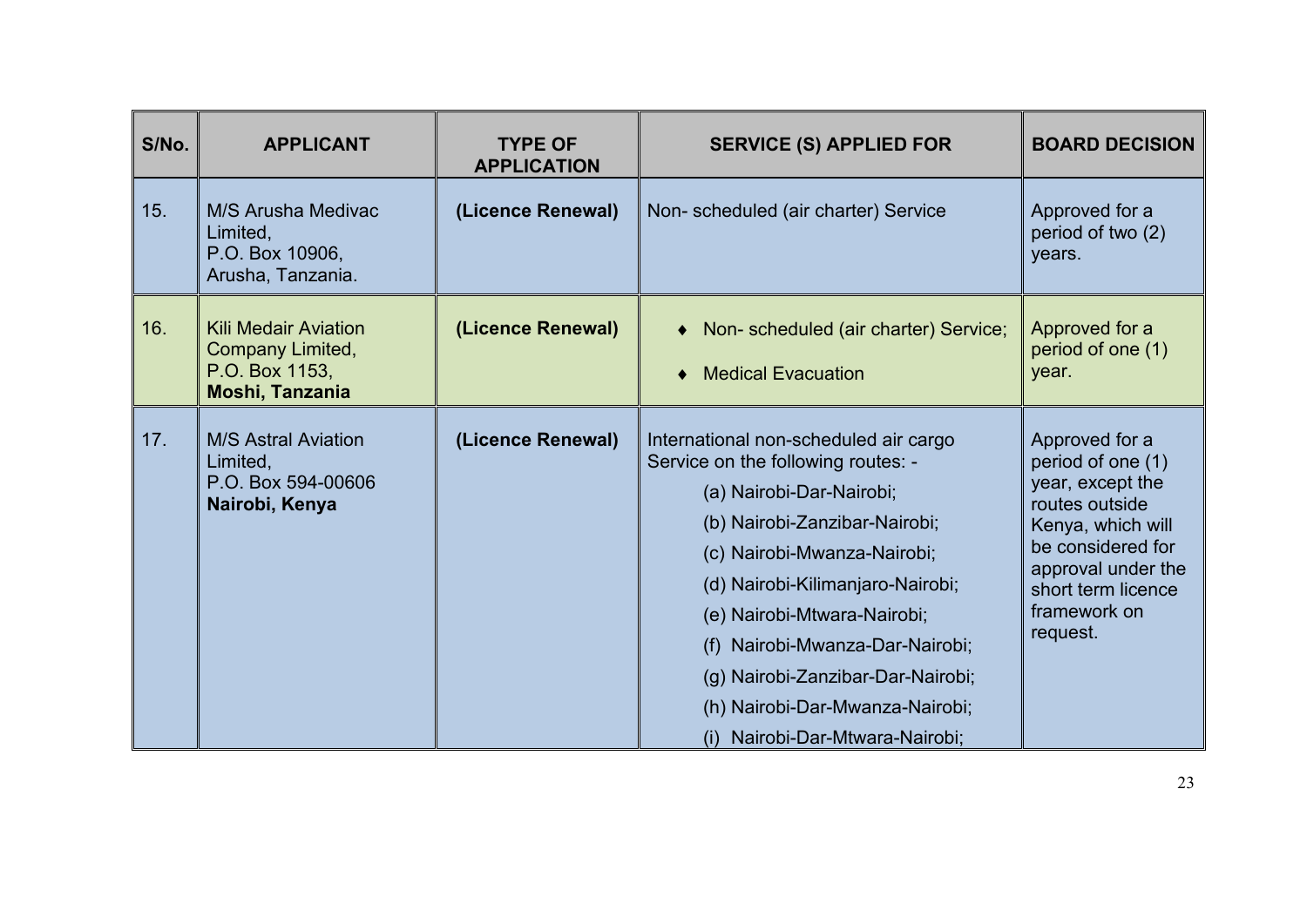| S/No. | <b>APPLICANT</b> | <b>TYPE OF</b><br><b>APPLICATION</b> | <b>SERVICE (S) APPLIED FOR</b>                       | <b>BOARD DECISION</b> |
|-------|------------------|--------------------------------------|------------------------------------------------------|-----------------------|
|       |                  |                                      | (j) Nairobi-Dar-Kilimanjaro-Nairobi;                 |                       |
|       |                  |                                      | (k) Nairobi-Mbeya-Nairobi;                           |                       |
|       |                  |                                      | (I) Nairobi-Mwanza-Mbeya -Nairobi;                   |                       |
|       |                  |                                      | (m)Nairobi-Dar-Mbeya-Nairobi;                        |                       |
|       |                  |                                      | (n) Nairobi-Mbeya-Pemba<br>Mozambique-Mbeya-Nairobi; |                       |
|       |                  |                                      | (o) Nairobi-Mwanza-Kigali-Nairobi;                   |                       |
|       |                  |                                      | (p) Nairobi- Mwanza-Lubumbashi-<br>Nairobi;          |                       |
|       |                  |                                      | (q) Nairobi-Mwanza-Bujumbura-<br>Nairobi;            |                       |
|       |                  |                                      | (r) Nairobi - Kigali-Mwanza Nairobi;                 |                       |
|       |                  |                                      | (s) Nairobi-Bujumbura-Mwanza-<br>Nairobi.            |                       |
|       |                  |                                      | (t) Nairobi-Dar-Harare-Nairobi;                      |                       |
|       |                  |                                      | (u) Nairobi-Dar-Kigali-Nairobi;                      |                       |
|       |                  |                                      | (v) Nairobi-Dar-Bujumbura-Nairobi;                   |                       |
|       |                  |                                      | (w) Nairobi-Dar-Juba-Nairobi;                        |                       |
|       |                  |                                      | (x) Johannesburg-Dar-Nairobi;                        |                       |
|       |                  |                                      | (y) Nairobi-Dar-Entebbe-Nairobi;                     |                       |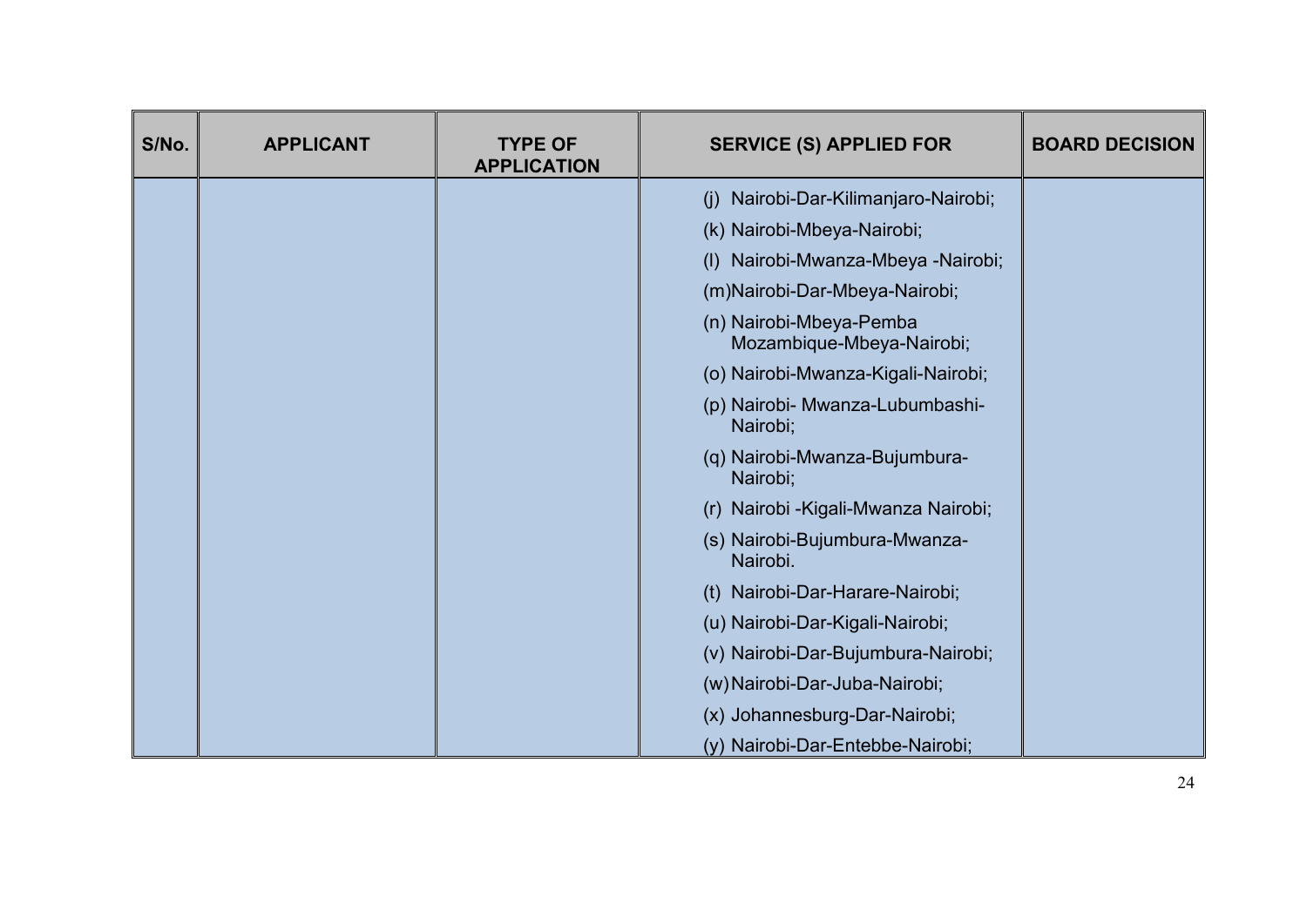| S/No. | <b>APPLICANT</b>                                                                     | <b>TYPE OF</b><br><b>APPLICATION</b> | <b>SERVICE (S) APPLIED FOR</b>                                                                                                                                                                                                                                                                                                                                                                    | <b>BOARD DECISION</b>                         |
|-------|--------------------------------------------------------------------------------------|--------------------------------------|---------------------------------------------------------------------------------------------------------------------------------------------------------------------------------------------------------------------------------------------------------------------------------------------------------------------------------------------------------------------------------------------------|-----------------------------------------------|
|       |                                                                                      |                                      | (z) Nairobi-Dar-Mauritius-Nairobi;<br>Nairobi-Dar-Madagascar-<br>(aa)<br>Nairobi;<br>United Arab Emirate-Dar-<br>(ab)<br>Nairobi.                                                                                                                                                                                                                                                                 |                                               |
| 18.   | M/S Z. Boskovic Air<br>Charters Limited,<br>P.O. Box 45646-00100,<br>Nairobi, Kenya. | (Licence Renewal)                    | Non-scheduled (air charter) Service<br>between Kenya and Tanzania                                                                                                                                                                                                                                                                                                                                 | Approved for a<br>period of one (1)<br>year   |
| 19.   | M/S As salaam Air (Z)<br>Company Limited,<br>P.O. Box 1557,<br>Zanzibar, Tanzania    | (Licence Renewal<br>and Variation)   | ♦ Scheduled air Service on the following<br>routes:<br>Zanzibar-Pemba-Zanzibar;<br>(a)<br>Zanzibar-Dar-Arusha<br>(b)<br>Seronera-Arusha-Zanzibar;<br>Zanzibar-Dar-Zanzibar;<br>(c)<br>Zanzibar-Dar-Dodoma-Dar;<br>(d)<br>(e)<br>Dodoma-Dar-Zanzibar-Pemba-<br>Zanzibar;<br>(f)<br>Zanzibar-Pemba-Zanzibar;<br>Zanzibar-Dar-Mafia-Dar<br>(g)<br>Zanzibar.<br>(h)<br>Zanzibar-Kilimanjaro-Zanzibar; | Approved for a<br>period of two (2)<br>years. |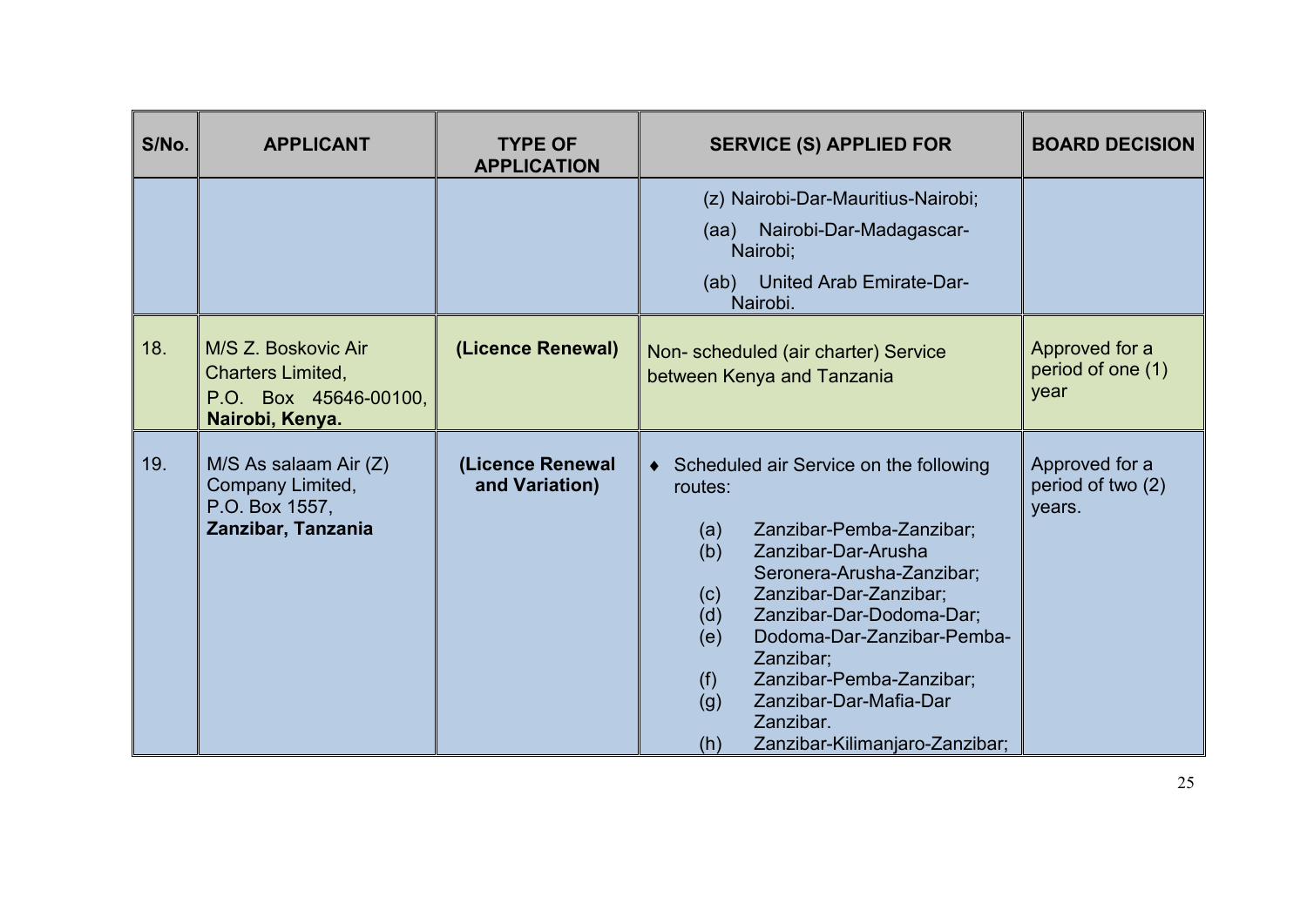| S/No. | <b>APPLICANT</b> | <b>TYPE OF</b><br><b>APPLICATION</b> | <b>SERVICE (S) APPLIED FOR</b>                                                                                                                                                                                                                                  | <b>BOARD DECISION</b> |
|-------|------------------|--------------------------------------|-----------------------------------------------------------------------------------------------------------------------------------------------------------------------------------------------------------------------------------------------------------------|-----------------------|
|       |                  |                                      | Zanzibar-Pemba-Zanzibar-Dar;<br>(i)<br>Dar-Dodoma-Dar-Zanzibar;<br>(j)<br>(k)<br>Zanzibar-Pemba-Zanzibar-Dar-<br>Zanzibar;<br>Dar-Zanzibar-Arusha-<br>(1)<br>Seronera-Zanzibar-Arusha-<br>Zanzibar-Dar-Mafia-Dar.                                               |                       |
|       |                  |                                      | Licence variation to include new routes<br>$\bullet$<br>as follows:                                                                                                                                                                                             |                       |
|       |                  |                                      | (a) Zanzibar-Dodoma-Zanzibar;                                                                                                                                                                                                                                   |                       |
|       |                  |                                      | (b) Zanzibar-Arusha-Zanzibar;                                                                                                                                                                                                                                   |                       |
|       |                  |                                      | (c) Zanzibar-Seronera-Zanzibar;                                                                                                                                                                                                                                 |                       |
|       |                  |                                      | (d) Zanzibar-Mafia-Zanzibar;                                                                                                                                                                                                                                    |                       |
|       |                  |                                      | (e) Pemba-Zanzibar-Pemba;<br>(f) Pemba-Dar-Pemba;<br>(g) Pemba-Arusha-Pemba;<br>(h) Dar-Seronera-Dar;<br>(i) Dar-Arusha-Dar;<br>(i) Dar-Zanzibar-Dar;<br>(k) Dar-Mafia-Dar;<br>(I) Mafia-Dar-Mafia;<br>(m) Mafia-Zanzibar-Mafia;<br>(n) Arusha-Seronera-Arusha; |                       |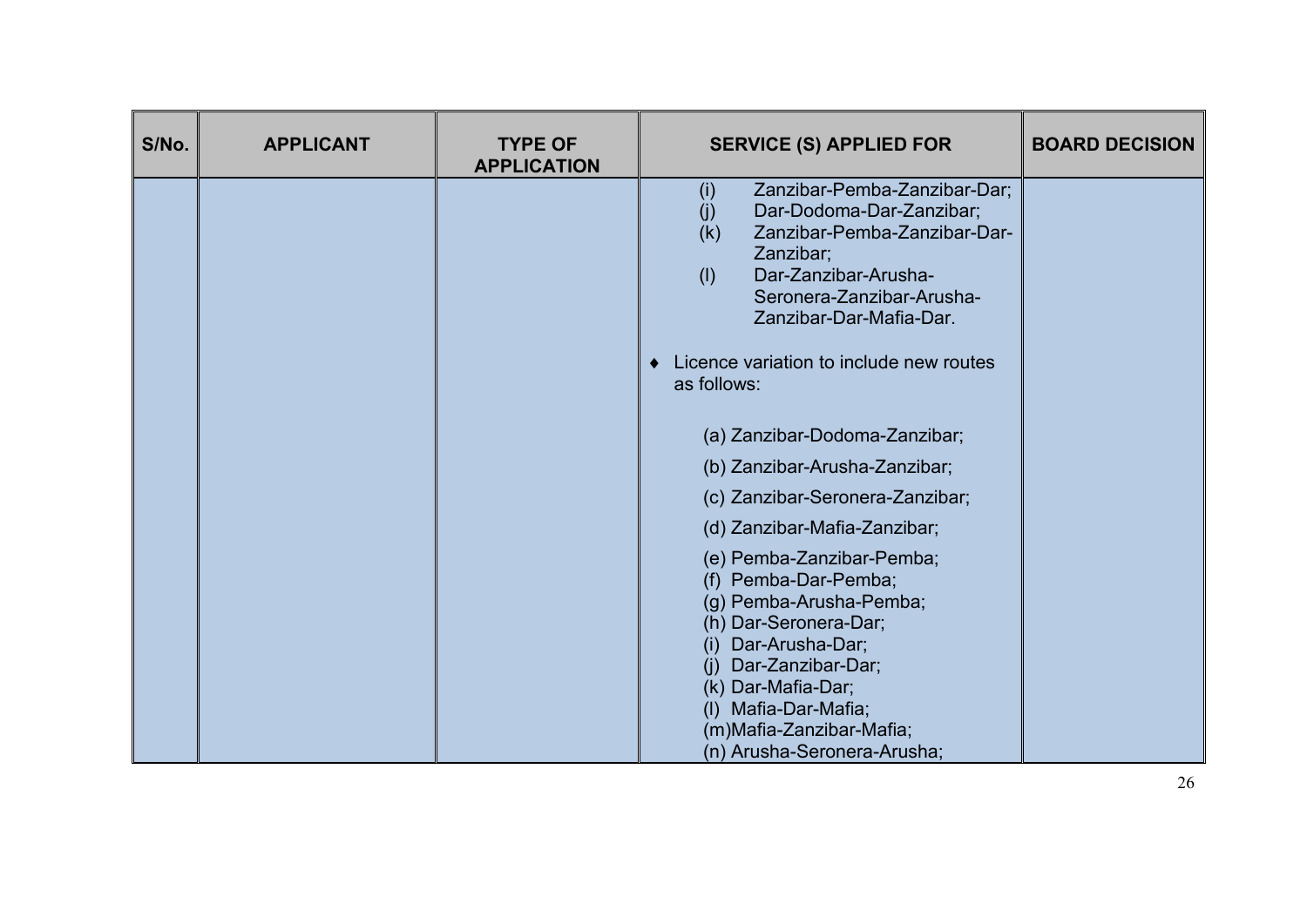| S/No. | <b>APPLICANT</b>                                                     | <b>TYPE OF</b><br><b>APPLICATION</b> | <b>SERVICE (S) APPLIED FOR</b>                                                                                                                                                                                                                                                                                                                                                                            | <b>BOARD DECISION</b>                                                                                                                                                                                                          |
|-------|----------------------------------------------------------------------|--------------------------------------|-----------------------------------------------------------------------------------------------------------------------------------------------------------------------------------------------------------------------------------------------------------------------------------------------------------------------------------------------------------------------------------------------------------|--------------------------------------------------------------------------------------------------------------------------------------------------------------------------------------------------------------------------------|
|       |                                                                      |                                      | (o) Arusha-Zanzibar-Arusha;<br>(p) Arusha-Dar-Arusha;<br>(q) Arusha-Mafia-Arusha;<br>(r) Arusha-Pemba-Arusha;<br>(s) Dodoma-Dar-Dodoma;<br>(t) Dodoma-Zanzibar-Dodoma;<br>(u) Dodoma-Mafia-Dodoma;<br>(v) Dodoma-Pemba-Dodoma;<br>(w) Seronera-Zanzibar-Seronera;<br>(x) Seronera-Dar-Seronera;<br>(y) Seronera-Mafia-Seronera;<br>(z) Seronera-Pemba-Seronera.<br>♦ Non-scheduled (air charter) Service. |                                                                                                                                                                                                                                |
| 20.   | M/S Flightlink Limited,<br>P.O. Box 2858,<br>Dar es Salaam, Tanzania | (Licence renewal<br>and variation)   | ♦ Scheduled air Service on the following<br>routes:<br>(a) Dar-Zanzibar-Dar;<br>Dar-Zanzibar-Arusha-Dar;<br>(b)<br>Dar-Songea-Dar;<br>(c)<br>(d) Dar-Selous-Dar;<br>(e) Dar-Serengeti-Dar;<br>(f) Dar-Lake Manyara-Dar;<br>(g) Arusha-Serengeti-Arusha;<br>(h) Arusha-Zanzibar-Arusha;<br>(i) Zanzibar-Arusha-Zanzibar;<br>(i) Zanzibar-Serengeti-Zanzibar;                                               | Approved for a<br>period of two (2)<br>years, except<br>international routes,<br>which will be<br>considered for<br>approval under<br><b>Bilateral Air</b><br><b>Services</b><br>Agreements with<br>respective<br>countries on |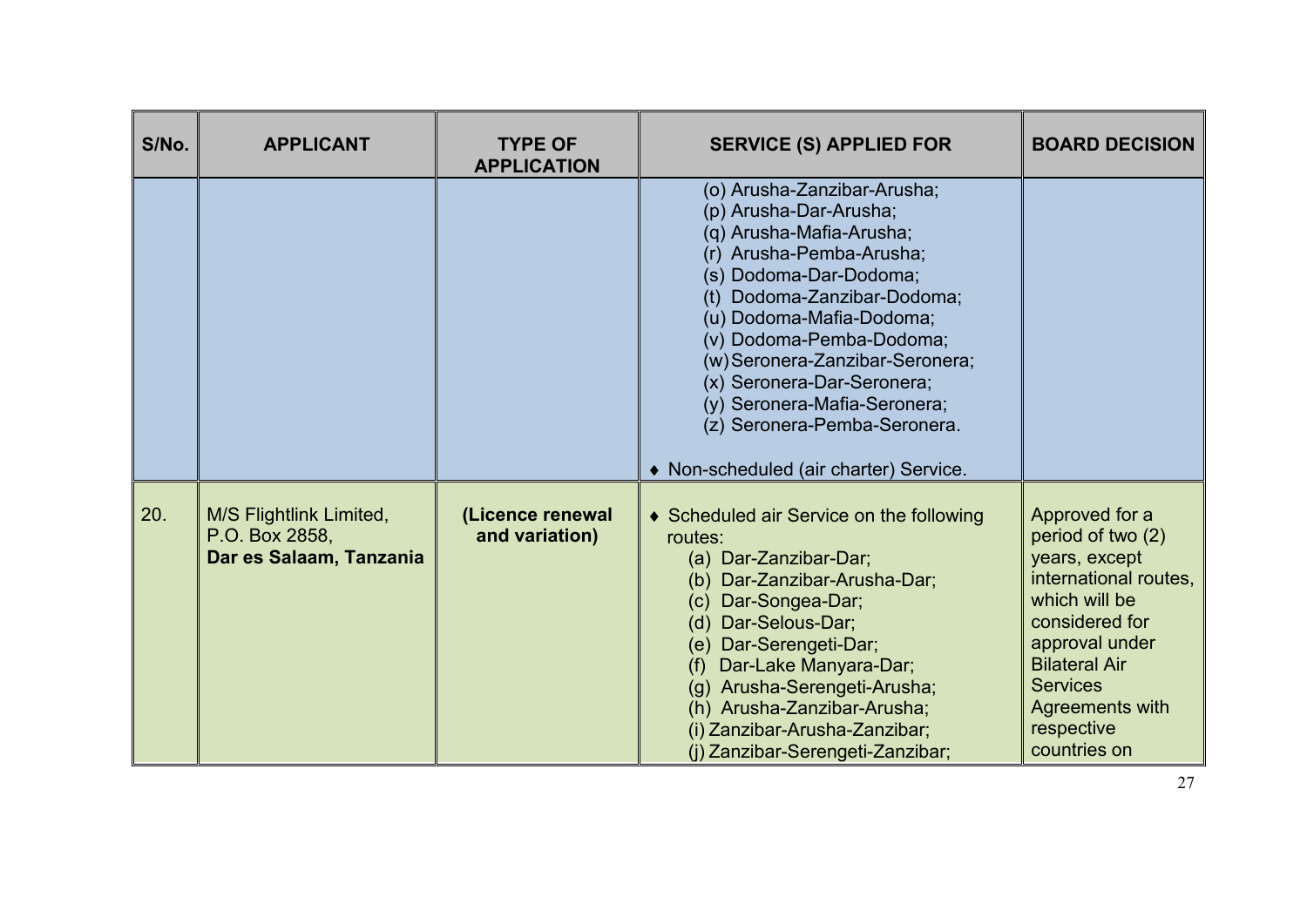| S/No. | <b>APPLICANT</b> | <b>TYPE OF</b><br><b>APPLICATION</b> | <b>SERVICE (S) APPLIED FOR</b>                                                                                                                                                                                                                                                                                                                                                                                                                                                          | <b>BOARD DECISION</b> |
|-------|------------------|--------------------------------------|-----------------------------------------------------------------------------------------------------------------------------------------------------------------------------------------------------------------------------------------------------------------------------------------------------------------------------------------------------------------------------------------------------------------------------------------------------------------------------------------|-----------------------|
|       |                  |                                      | (k) Zanzibar-Lake Manyara-Zanzibar;<br>(I) Zanzibar-Selous-Zanzibar;<br>(m) Dar-Zanzibar-Arusha-Serengeti-<br>Arusha-Zanzibar-Dar;<br>Zanzibar-Arusha-Serengeti-<br>(n)<br>Arusha-Zanzibar.<br>• Non- scheduled air (charter) Service<br>• Licence variation to include new routes as<br>follows:<br>(a) $Dar - Mtwara - Dar$<br>(b) $Dar - Lindi - Dar$<br>(c) $Dar - Mombasa - Dar$<br>(d) Dar - Pemba (Mozambique) - Dar<br>Licence variation to include new aircraft<br>ATR 72-500. | request.              |

#### **B. APPLICANTS FOR GROUND HANDLING SERVICES LICENCES (TO BE CONCESSIONED BY THE AIRPORT OPERATOR PRIOR TO COMMENCEMENT OF PROVISION OF THE APPROVED SERVICES)**

| S/No. | <b>APPLICANT</b>     | <b>TYPE OF</b><br><b>APPLICATION</b> | <b>SERVICE (S) APPLIED FOR</b> | <b>BOARD DECISION</b> |
|-------|----------------------|--------------------------------------|--------------------------------|-----------------------|
|       | M/S. Dnata Zanzibar, | (New Application)                    | Service(s):                    | Approved for class II |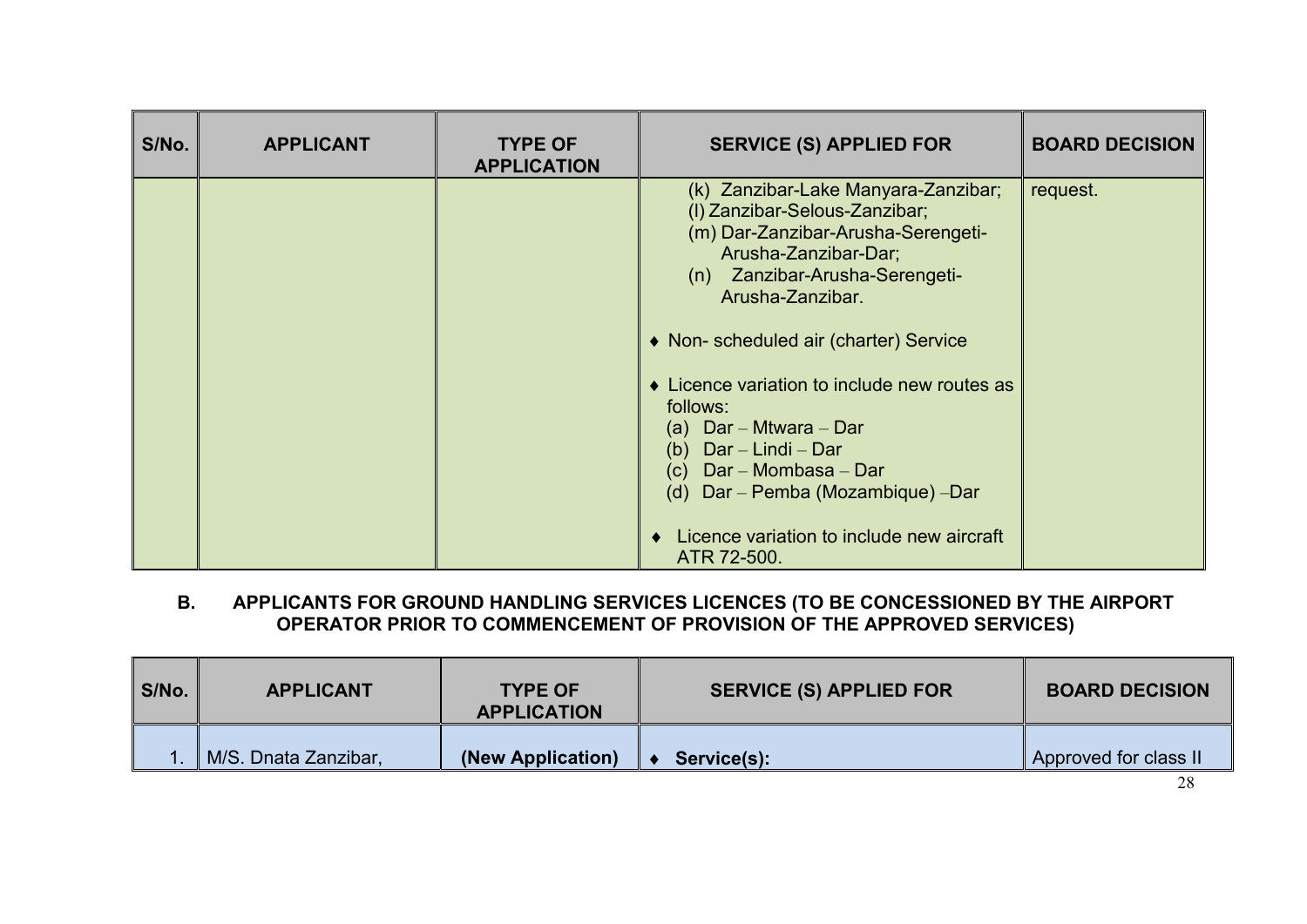| S/No. | <b>APPLICANT</b>                                                                      | <b>TYPE OF</b><br><b>APPLICATION</b> | <b>SERVICE (S) APPLIED FOR</b>                                                                                                                                                                                                                                                                                                                    | <b>BOARD DECISION</b>                                                                                                |
|-------|---------------------------------------------------------------------------------------|--------------------------------------|---------------------------------------------------------------------------------------------------------------------------------------------------------------------------------------------------------------------------------------------------------------------------------------------------------------------------------------------------|----------------------------------------------------------------------------------------------------------------------|
|       | <b>Aviation Services,</b><br>Company Limited,<br>P.O Box 2756,<br>Zanzibar, Tanzania. |                                      | a) Ground Administration and<br>Supervision<br>b) Ramp Handling<br><b>Freight and Mail Handling</b><br>$\mathsf{C}$ )<br>d) Flight Operations and Crew<br>Administration<br>e) Surface Transport<br>Passenger and Baggage Handling<br>g) Aircraft Services<br>Airport(s):<br>$\bullet$<br>Abeid Amani Karume International<br>Airport<br>(AAKIA). | airports in the United<br>Republic of Tanzania<br>for a period of five (5)<br>years.                                 |
| 2.    | M/S. United Group Ltd,<br>P.O Box 744,<br>Zanzibar, Tanzania.                         | (New Application)                    | ◆ Service(s):<br><b>Fuel and Oil Handling</b><br>Airport(s):<br>Abeid Amani Karume International<br>Airport (AAKIA).                                                                                                                                                                                                                              | Approved for class II<br>airports in the United<br><b>Republic of Tanzania</b><br>for a period of five (5)<br>years. |
| 3.    | M/S. Unity Air Zanzibar<br>Limited,<br>P.O Box 2250,<br>Zanzibar, Tanzania            | (New Application)                    | Service(s):<br>$\bullet$<br><b>Self Handling Services</b><br>a) Freight and Mail Handling<br>b) Passenger and Baggage Handling<br>c) Aircraft Services                                                                                                                                                                                            | Approved for class I<br>airports in the United<br>Republic of Tanzania<br>for a period of five (5)<br>years.         |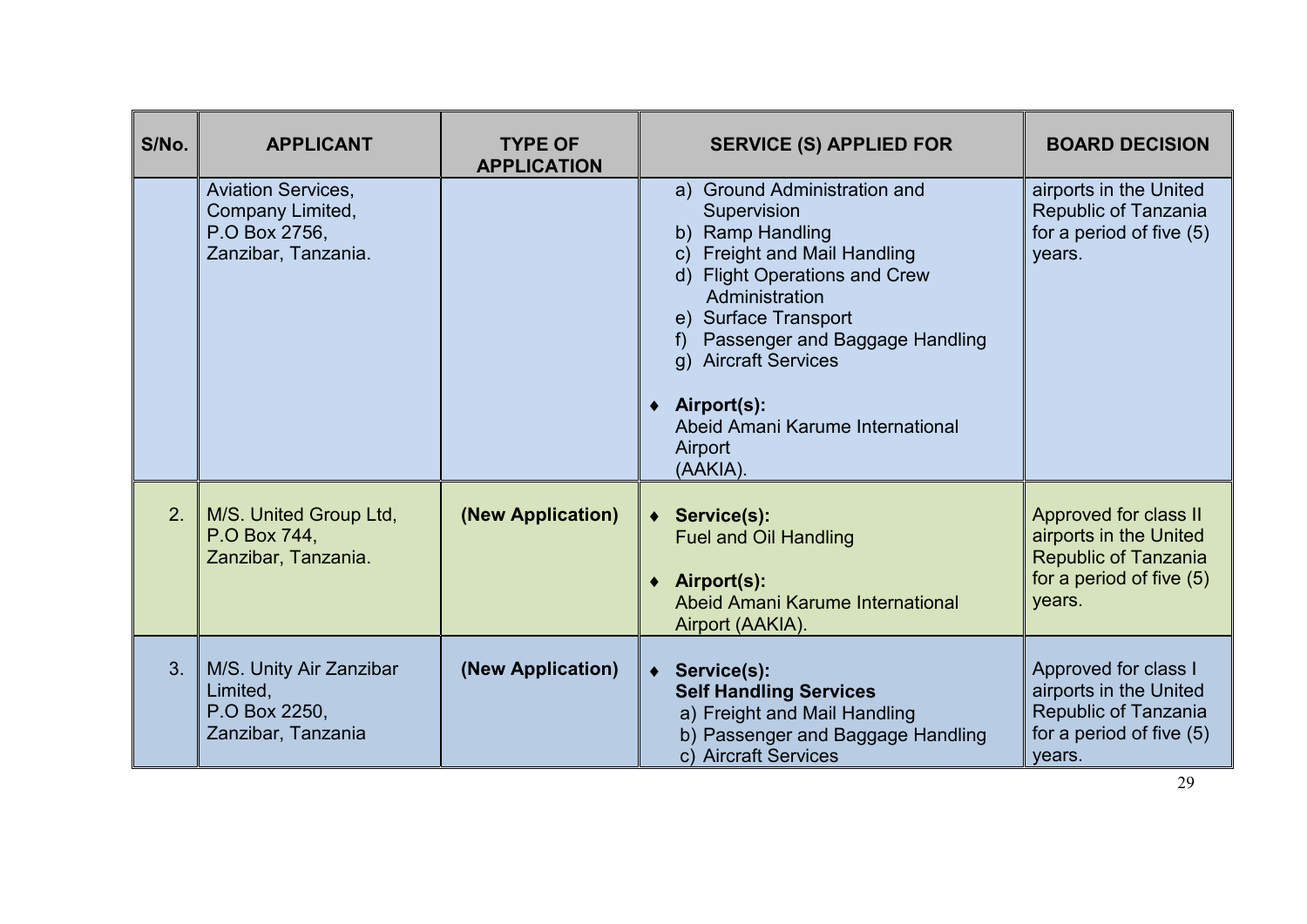| S/No.            | <b>APPLICANT</b>                                                                            | <b>TYPE OF</b><br><b>APPLICATION</b> | <b>SERVICE (S) APPLIED FOR</b>                                                                                                                                                                                                                                                         | <b>BOARD DECISION</b>                                                                                               |
|------------------|---------------------------------------------------------------------------------------------|--------------------------------------|----------------------------------------------------------------------------------------------------------------------------------------------------------------------------------------------------------------------------------------------------------------------------------------|---------------------------------------------------------------------------------------------------------------------|
|                  |                                                                                             |                                      | Airport(s):<br>Class I Airports in the United Republic of<br>Tanzania.                                                                                                                                                                                                                 |                                                                                                                     |
| $\overline{4}$ . | <b>M/S. United Aviation</b><br>Services Limited (UAS),<br>P.O Box 2075,<br>Arusha, Tanzania | (Licence Variation)                  | Service(s):<br>$\bullet$<br>a) Ground Administration and<br>Supervision<br>b) Passenger and Baggage Handling<br>c) Flight Operations and Crew<br>Administration<br>d) Ramp Handling<br>e) Surface Transport.<br>Airport(s):<br>Class I Airports in the United Republic of<br>Tanzania. | Approved for class I<br>airports in the United<br><b>Republic of Tanzania</b><br>for a period of five (5)<br>years. |

### **NB – Ground Handling Licences:**

1. A licensee can only provide the approved services after being granted a concession to do so by the respective airport operators.